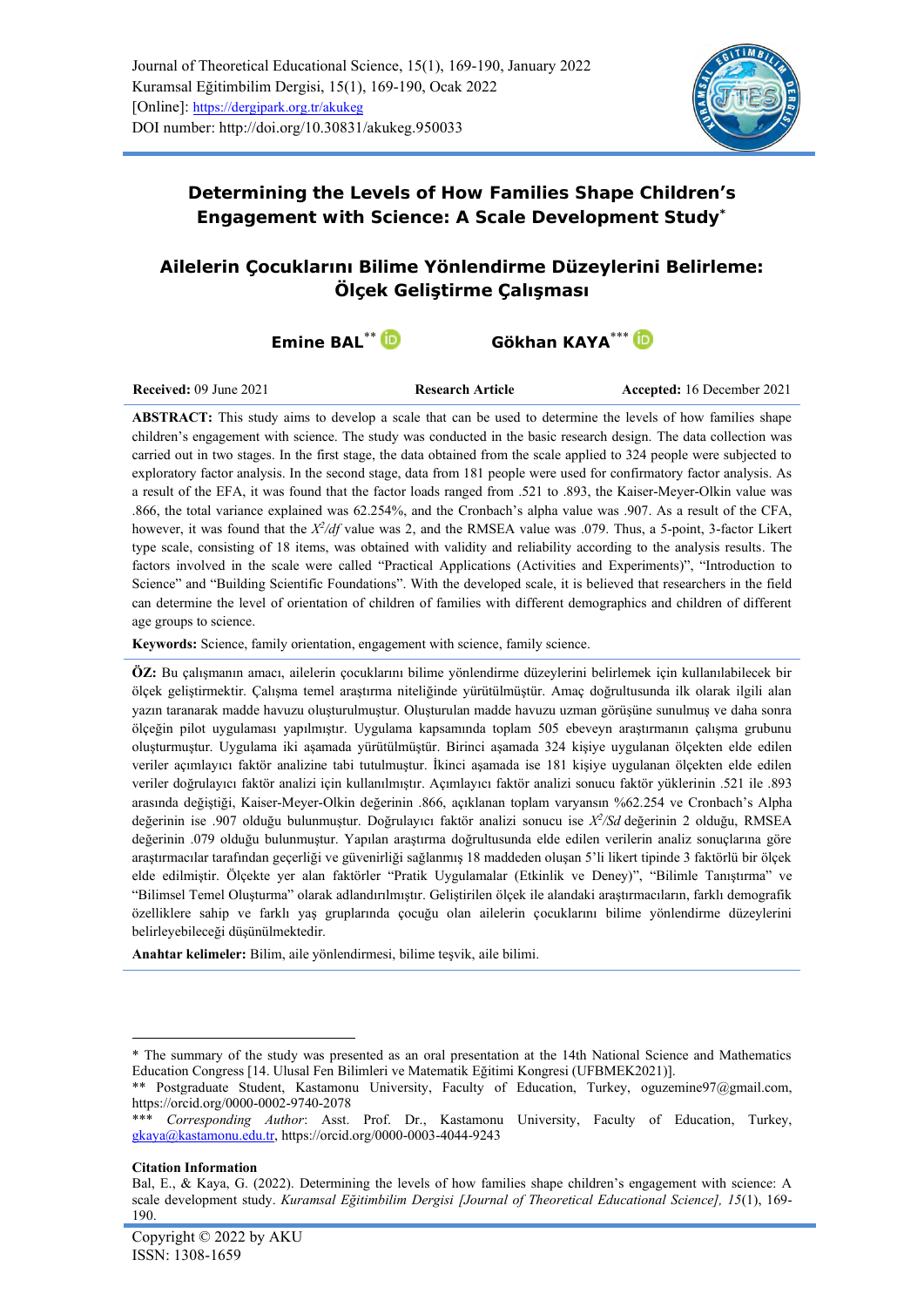Considering the past and present developments and practices, science is at the forefront and essential in every field and period. Science is one way of learning and acquiring knowledge and consists of beliefs and values in acquiring and developing scientific knowledge (Güler & Akman, 2006). There is a great need for science for new developments and implementations as it has been so far. Science is a trigger for further production and change in all areas. As with everything else, it is up to today's children to use science correctly and carry it into the future and continuously improve (Kunt, 2015).

In children, the perception of science and the formation of concepts related to science begins in preschool, as in all other areas (Ayvacı et al., 2016). The first interaction with science and the learning of scientific concepts first starts in infancy, in which children explore their surroundings by observations and learn to think (Akman et al., 2003). After infancy, young children learn about science by appealing in the investigation, inspection and wonder, characteristic of early childhood (National Research Council [NRC], 2007, 2012). Early childhood can be considered the best time for children to be introduced to science because their learning processes have also begun with their curiosity about the world (Kefi et al., 2013; NRC, 2007). Studies also show that children's involvement with science at an early age is a factor that positively increases science performances in later years of education (Morgan et al., 2016). For all these reasons, efforts to increase success in science and close the gaps in science achievement among children in the future should start in childhood and include their parents' education. Because one of the ways children learn science is to observe and imitate the scientific activities of adults (Raynal et al., 2021). Increasing the ability of parents to develop children's scientific dispositions helps children build actual experiences of science (NRC, 2007, 2012); these actual experiences potentially affect their academic choices and achievements in the following years (Leibham et al., 2013). Family support also helps them build up their economic future as adults improve their contributions (Raynal et al., 2021).

Several studies (e.g., Bell & St. Clair, 2015; Eisenberg et al., 2010; Kurt & Taş, 2019; Quiley et al., 2011) have found that providing an interest in science in early childhood strengthens children's learning of science content. For example, Fragkiadaki and Ravanis (2021) pointed out that a child's emotions in participating in, contributing to, or being in scientific activities or environments have a crucial role in examining and understanding children's early learning and development related to science. To achieve this situation, it is the duty of the family, the first social circle of the child, to support the child in science-related issues before starting school, where the learning of science content is carried out in a planned manner (Archer et al., 2012). If we hope to understand how children first learn to explore their surroundings, we need to investigate where they spend most of their time outside school (Keifert & Stevens, 2019). We should also consider these extracurricular areas as affluent places for learning (Giles, 2021; Vossoughi & Gutiérrez, 2014). That is why the family has a significant influence on children's development, interests and attitudes in all aspects. Many studies indicate a positive correlation between parents' attitudes children's attitudes on any issue (Fragkiadaki & Ravanis, 2021; Goldman et al., 2021; Raynal et al., 2021). Therefore, early parental involvement and encouraging parental participation in later education are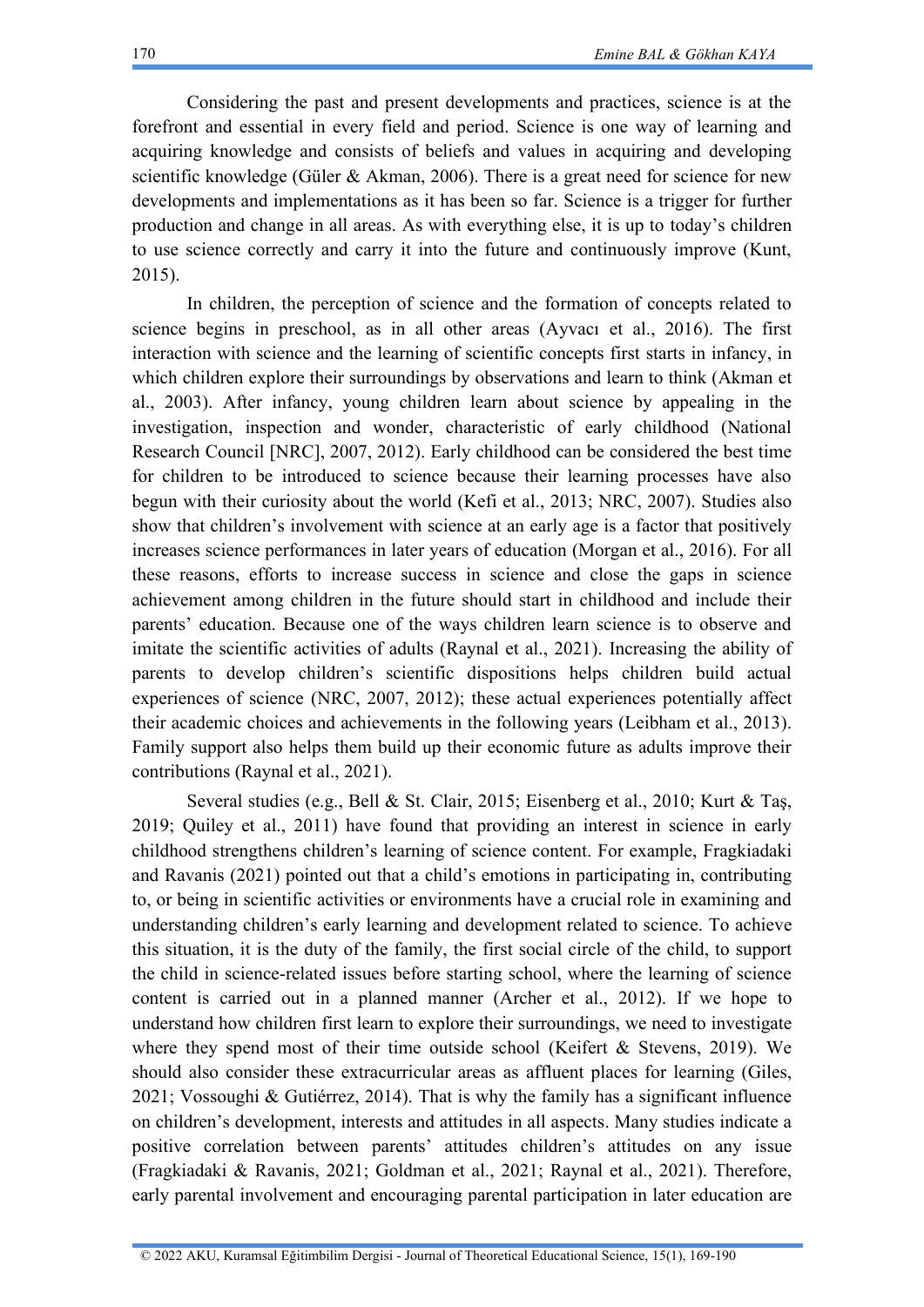essential and should be encouraged for many reasons mentioned above (Kurt  $\&$  Tas, 2019).

### **Parental Encouragement to Science Engagement**

The socio-cultural approach based on Vygotsky (1978) related how children learn through the interaction with parents and the environment. The theory has also emphasized that adults have an essential role in developing higher mental functions of children. Besides that, the socio-cultural theory has noted that cultural influences have a dimension of the learning process. Vygotsky's theory provides a valuable framework for understanding teaching interactions between child and parent. Specifically, these interactions show how the transition process is going from collaborative problemsolving to the child's independent operation. Through collaborative problem solving, children learn to define tasks, construct their knowledge and manage the situation through engaging participation in organized activities under the guidance of elders (Sun & Moreno, 2020).

Parental education, family activities, and conversations between children and adults affect how children perceive and relate to science (Raynal et al., 2021). In addition, parents' attitudes, values, and practices towards science positively influence children's expectations and participation in science (Archer et al., 2012; DeWitt et al., 2013). However, supporting the children's interest in science and correctly guiding them can be complex. This complexity is not only related to the child and their interest but also involving the family. For instance, on the one hand, Appiah-Kubi and Amoako (2020) research are finding explained that the thought of parents to see their children's participation in their education as part of the education they are expected to give them motivates their participation. On the other hand, some parents see this participation as not enough. For example, Silander et al. (2018) research shows that parents often feel that their young children lack the confidence and knowledge they need to support science learning; however, almost half of US families do some science activity every day. While its role in providing the foundation for parents and children to engage in science has been noted in many studies, the power of parent-child involvement remains largely unexplored (Strickler-Eppard et al., 2019). Science education in families is quite different from science in school. The families' understanding of science may differ, depending on their motivations and the way they figure out the world. These differences may display how families discuss science and embody it on their terms (Goldman et al., 2021). Taking part in various home and community environments or collecting information about those environments can reveal children's science backgrounds, family cultures, and science perception of both children and families (González et al., 2005; Moll, 2014).

Science is a study that emphasizes critical and logical thinking, curiosity, and doubt (Ayvacı et al., 2016; McComas, 2014). In order to provide the child with the habit of scientific thinking in early childhood, which is based on lifelong learning, it is necessary to support scientific process skills (Aksüt, 2019; NRC, 1996). On the other hand, children are curious about everything; exploration, discovery, and analysis are natural motives. These skills, which are part of the scientific process, are expected to provide children with the foundation in science, provided that there is a suitable environment and family support (Archer et al., 2012). When a suitable environment is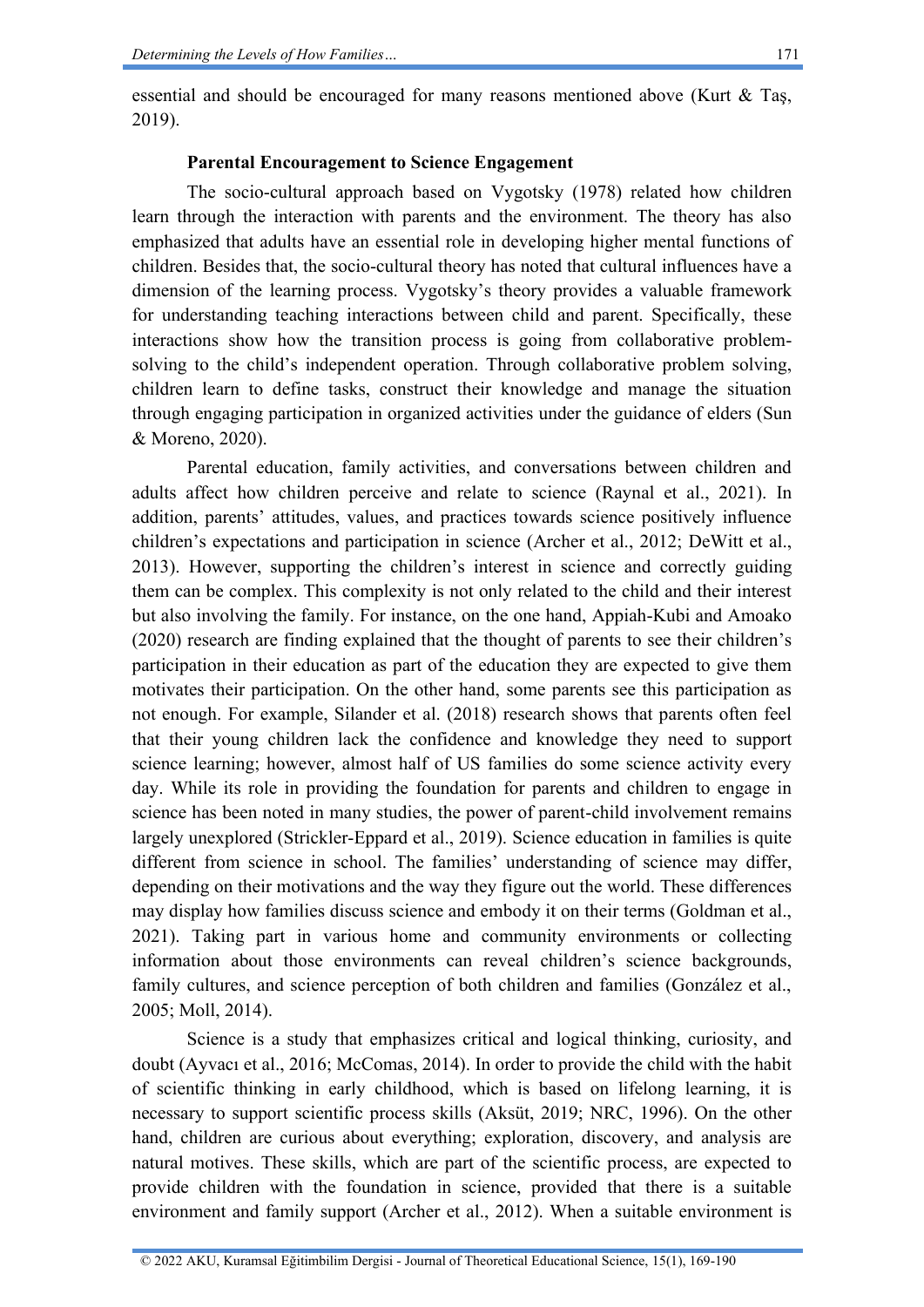presented to children at an early age, they become more interested in science, more open to research and discovery (Akman et al., 2003). According to Aktamış et al. (2008);

Families should help their children in using skills such as observing, noticing a change, recognizing samples, making models, exploration, experimenting, predicting, measuring and sharing information, and should use these skills in their everyday life, this is because these skills are of importance for developing a scientific understanding (p. 40).

In that perspective, this science is called "family science" (Goldman et al., 2021). It has extraordinary features that can primarily establish science bases for young children by stimulating curiosity, exploration, experimentation, and interpretation (Crowley et al., 2001). For example, Solis and Callanan (2016) argue that families with less experience in formal school settings encourage more joint meaning-making in science tasks with their children; and family science also enables inquiry and play in ways that school science cannot.

## **Literature Review**

Several studies have been conducted within the scope of early childhood and science. These studies focused on children's perceptions of science and scientists' concepts or science process skills. For example, preschool children's conceptions of the scientist (Ayvacı et al., 2016) and 6-year-olds' views on science (Güler & Akman, 2006) were investigated. As a result of these studies, it was determined that preschool children define a scientist with concepts such as men, laboratory, glasses, apron, and laboratory materials. In addition, studies were conducted on the scientific process skills of children aged 6 (Akman et al., 2003), the impact of activities with family participation on children's scientific process skills (Ulutaş & Kanak, 2018). As a result, it was concluded that the social environment impacts children's development of scientific skills.

As the closest social environment, the role of the family has been investigated in various studies related to children's learning in many senses. For example, several studies have investigated science conversations with children of foreign families residing in the United States (Tenenbaum & Callanan, 2008), parent-child conversations on science (Tenenbaum & Leaper, 2003), family behaviour in familiar science environments (Dierking & Falk, 1994) and how families shape their children's relationship with science and their identity related to science (Archer et al., 2012; DeWitt et al., 2013). As a result, there was a significant link between family attitudes and interests and the child's approaches. For example, according to a comprehensive survey conducted by DeWitt et al. (2013), family stances towards science, science experiences in school, the self-concept of the students in a science course, and the enthusiasm of students in science were found to be mainly correlated with positive parental attitudes (describing 50.5% of the variance in student eagerness). However, in Turkey, the relationship between activities and family participation is often in preschool (Ulutaş & Kanak, 2018). Besides, children's science process skills and the impact of families on students' attitudes towards science (Aktamış et al., 2008) were discussed. In common with other studies, it was determined that family approaches influence the child's approach to science and that family is a significant factor in the child's orientation.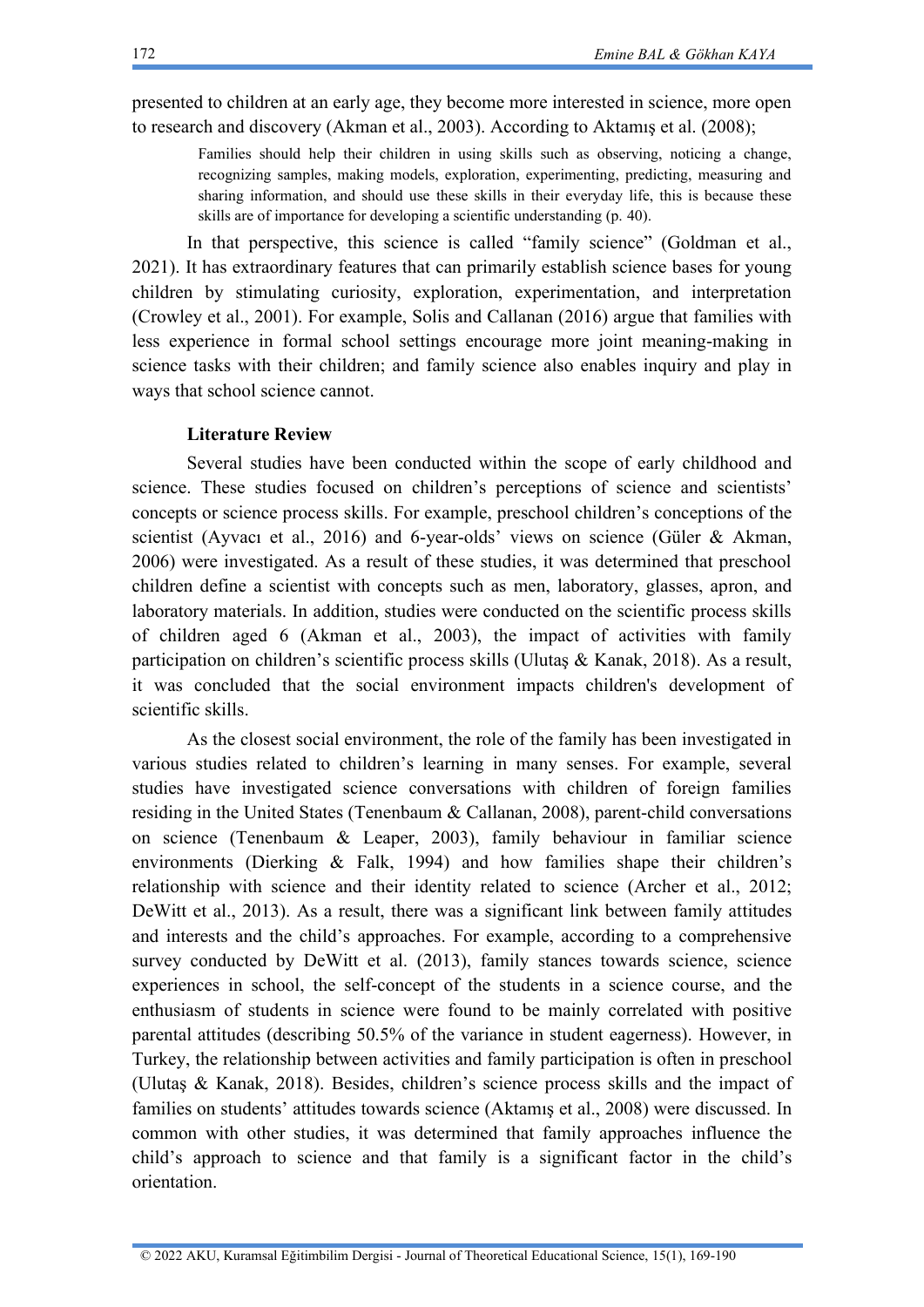Research conducted on science and children revealed that concepts related to science in children begin to form at an early age and are associated with family, teacher, and environmental conditions. The role of some variables in the role of families in directing children to science has been examined and discussed in studies. These are the gender of the child (Šimunović & Babarović, 2021), the economic status of the families (Goldman et al., 2021), the mother or father status of the parent who takes care of the child (Bucci Liddy et al., 2021), cultural perspectives (Sun & Moreno, 2020), and families perceived related their roles to encourage their children (Caspi et al., 2020). For example; Parents with lower incomes and fewer on-screen role notification reports were higher. Calabrese Barton et al. (2001) revealed that dealing with the life sciences was separate from their thoughts on motherhood and family life.

Although studies in the field of science in early childhood address the role of families in science process skills, and some variables in the role of parents in directing children to science, these studies are limited in terms of content and number. Although the quality of family interactions is critical in promoting children's stimulation and involvement (Eccles, 2007), no scale measured what families did to expose their children to science. In this context, it is believed that the development of a reliable and valid measurement tool that can be used to determine the impact of the orientation of children to science in early childhood by their families will contribute to the literature. In this direction, the current study aims to develop a scale to determine families' level of exposing their children to science.

### **Methodology**

### **Research Design**

This research is basic research as it aims to develop a valid and reliable scale to determine families' level of exposing their children to science. Basic research studies aim to add new ones to existing knowledge and increase knowledge in the field (Fraenkel et al., 2011). Therefore, researchers who conduct basic research studies are interested in gaining new knowledge rather than investigating the efficacy of specific educational practices. This study tries to increase awareness of how families shape children's engagement with science and reveals which activities can be related to the scientific understanding in line with the research type.

## **Participants**

The criterion sampling method was drawn on to determine the study group of the research. Drawing on criterion sampling, the people who will participate in the study must have children aged 0-8 years. In this context, the pilot applications of the developed scale were conducted in 2020-2021 with 505 participants with children between the ages of 0-8 residing in various provinces of Turkey.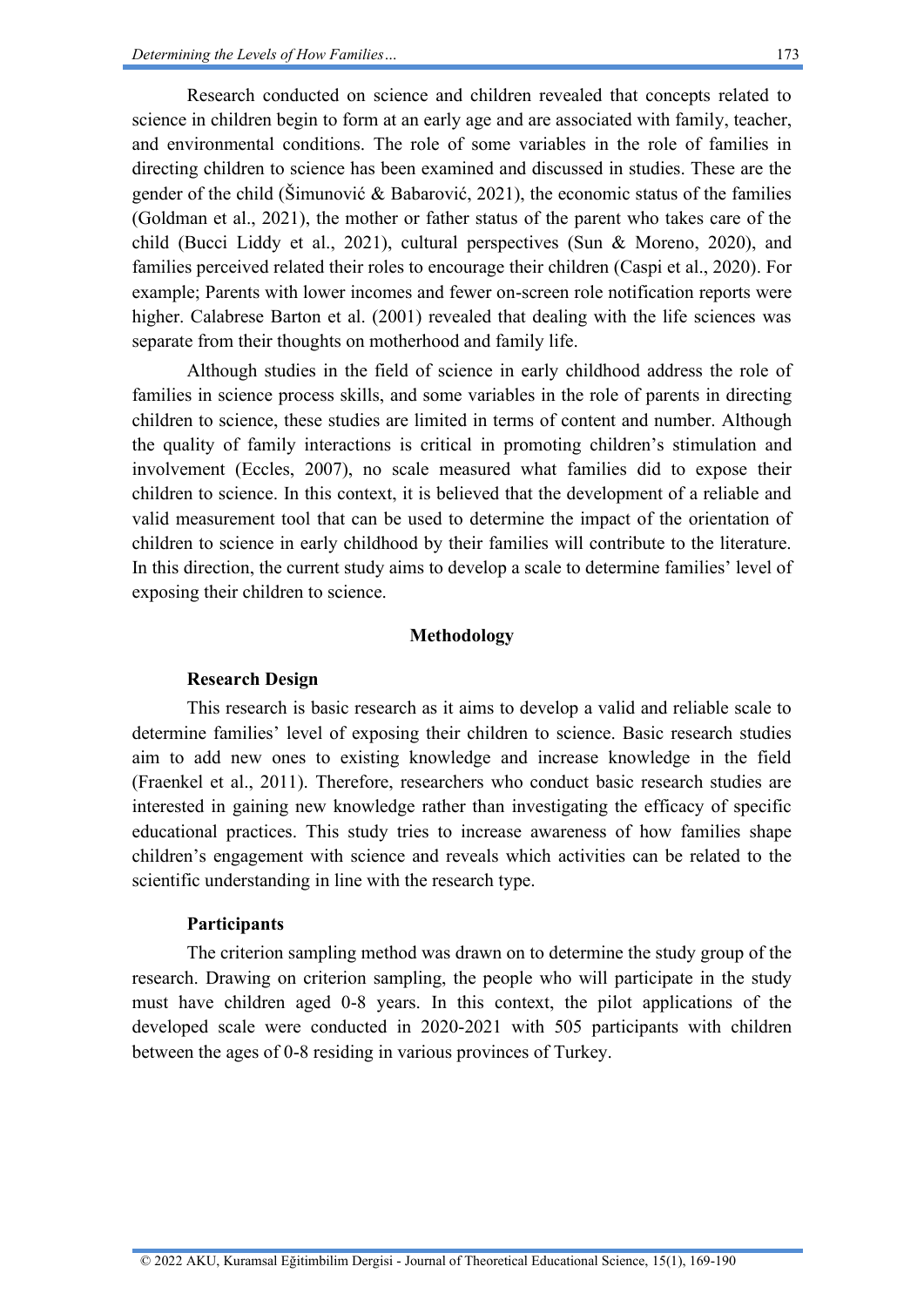|                        | Characteristics of Participants |     | Total |
|------------------------|---------------------------------|-----|-------|
|                        | Female                          | 286 | 324   |
| Gender                 | Male                            | 38  |       |
|                        | 18-25                           | 2   | 324   |
|                        | $26 - 30$                       | 92  |       |
| Age                    | 31-39                           | 194 |       |
|                        | $\geq 40$                       | 36  |       |
|                        | Primary school                  | 22  | 324   |
|                        | Secondary school                | 58  |       |
| <b>Education Level</b> | High School                     | 70  |       |
|                        | Associate degree                | 30  |       |
|                        | Bachelor's degree and above     | 144 |       |
|                        | 1                               | 84  | 324   |
| Number of Children     | $\overline{2}$                  | 182 |       |
|                        | 3 and above                     | 58  |       |
|                        |                                 |     |       |

## Table 1

*EFA Study Group Demographic Characteristics*

The study group consists of the first application group. The exploratory factor analysis (EFA) was performed with 324 people, and the second application group, in which confirmatory factor analysis (CFA), was performed with 181 people. The descriptive information of the participants is displayed in Tables 1 and 2. 20 individuals in the EFA group and 18 individuals in the CFA group were excluded from the study due to the end analysis.

## Table 2

| Characteristics of Participants |                             | Frequency | Total |
|---------------------------------|-----------------------------|-----------|-------|
|                                 | Female                      | 162       | 181   |
| Gender                          | Male                        | 19        |       |
|                                 | 18-25                       | 27        | 181   |
|                                 | $26 - 30$                   | 61        |       |
| Age                             | $31 - 39$                   | 76        |       |
|                                 | $\geq 40$                   | 18        |       |
|                                 | Primary school              | 5         | 181   |
|                                 | Secondary school            | 10        |       |
| Level of Education              | High School                 | 36        |       |
|                                 | Associate degree            | 37        |       |
|                                 | Bachelor's degree and above | 93        |       |
|                                 | 1                           | 97        | 181   |
| Number of Children              | $\overline{2}$              | 65        |       |
|                                 | 3 and above                 | 24        |       |

*CFA Study Group Demographic Characteristics*

© 2022 AKU, Kuramsal Eğitimbilim Dergisi - Journal of Theoretical Educational Science, 15(1), 169-190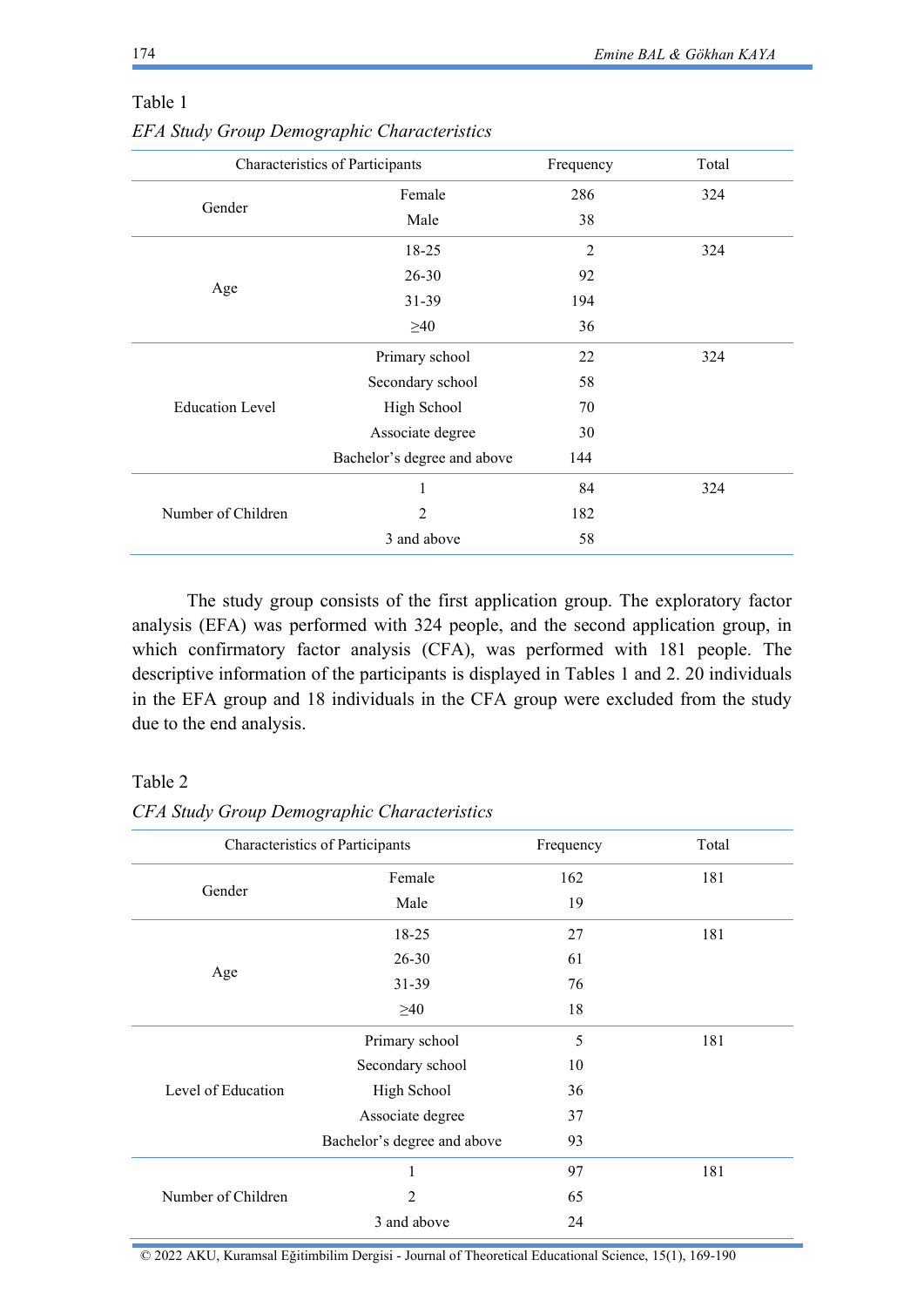## **Data Collection**

This study aimed to prepare a "Scale to Determine Families' Level of Orienting their Children to Science", and to this end, a literature review was carried out. In this field, all research, which was given in the introduction section, have been linked, which can be strong or weak, between parents' actions encouraging or orienting their children to science. Therefore, many items were written down, and possible correlations and similarities of them in line with these research findings or variables. The deduction method has used writing the scale items and choosing the items. During the decision to the items, when there were any indicators or items related to cultural background or specific family types, they were excluded to avoid a group-specific scale. According to the results obtained from the literature review theoretical framework, a scale of 25 items was developed, with a deductive method as explained above, considering what approaches can guide children to science. The items created were submitted to expert opinion. In the expert opinions, attention was paid to selecting experts, who have addressed science in their thesis or other studies, worked in the field of scale development and measurement evaluation, are interested in preschool education and continue to work on these issues actively. In addition, a language expert was consulted to review the items in the context of meaning and sentence order. Experts were asked to select one of the ratings of "Appropriate/Appropriate, but should be corrected/Not appropriate" for each item on the scale and write their recommendations on the item if they selected the "Appropriate, but should be corrected" option. In line with the expert opinions, the necessary modifications were made on the items, and the final version of the questionnaire was reduced to 20 items prior to application. Then, the questionnaire was applied to the first study group of 324 individuals. As a result of the EFA analysis, two items were removed from the scale, taking item loads and overlapping status into account.

## **Data Analysis**

EFA was performed on the data using the SPSS 26.0 package programme. Then CFA was applied through the LISREL 8.8 package program by taking into account the factor structures determined. Following a detailed factor analysis to test whether the scale structure gives the same result in similar situations, the Cronbach's alpha coefficient was calculated for the scale internal consistency (Pallant, 2001). Finally, by calculating the item statistics, the situation of the items in the structure within the scale was tried to be revealed.

### **Ethical Procedures**

Approval of the Ethics Committee was acquired from Kastamonu University Ethics Committee by Decision No:53 dated 25.12.2020.

### **Results**

The findings gained within the study procedure are given under four headings: the findings for explanatory factor analysis, the findings for confirmatory factor analysis, scale reliability and item analysis.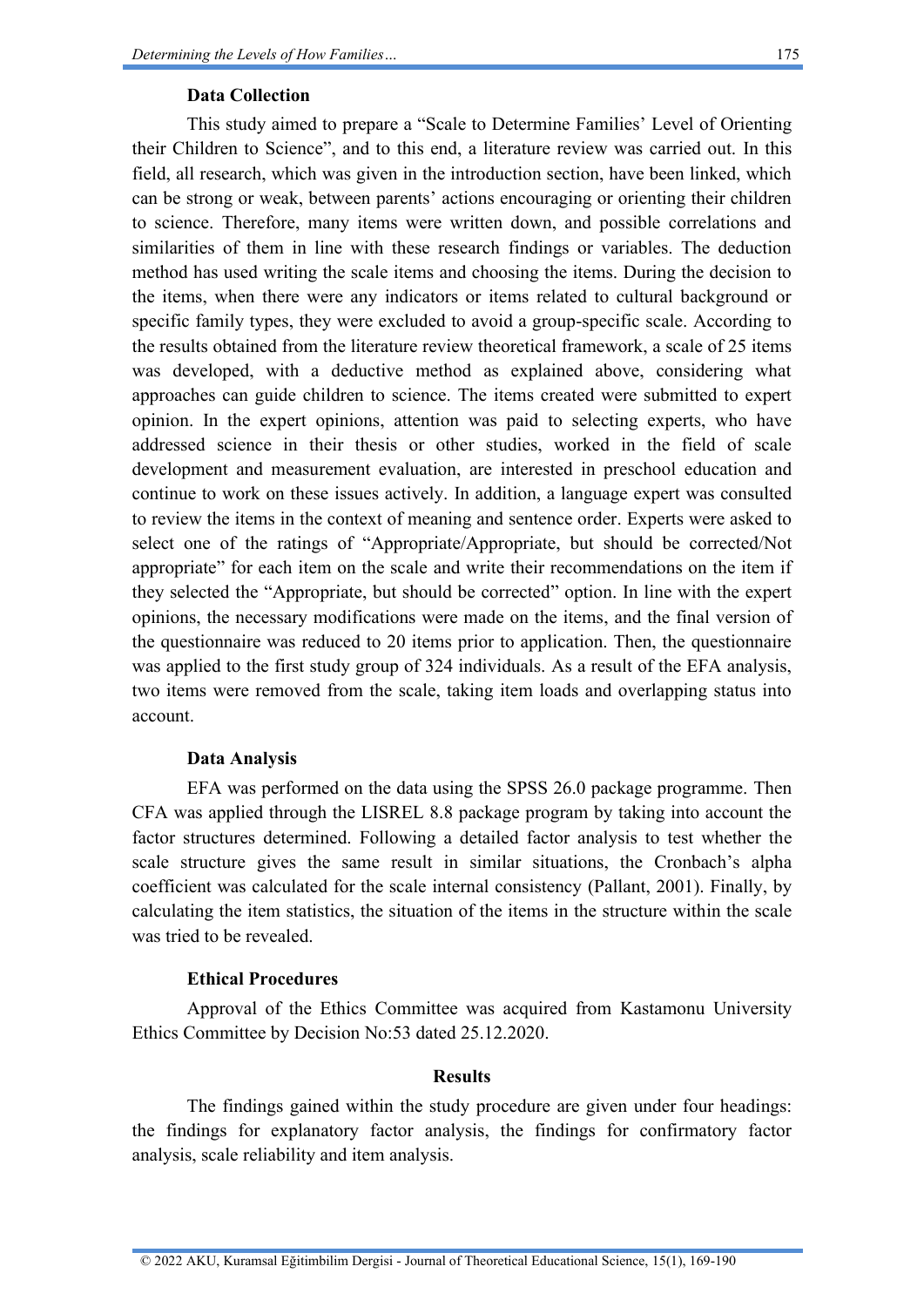## **Findings for Exploratory Factor Analysis (EFA)**

This study aimed to "Determine Families' Level of Exposing their Children to Science", and a 5-point Likert type scale was developed for this purpose. First, the content validity was established for the scale developed. The content validity is based on expert opinions on the degree to which the items or questions in a test adequately represent the structure (Christensen et al., 2014; Yurdagül & Bayrak, 2012). In this context, opinions were collected from 6 experts, who have addressed science in their thesis or other studies, worked in scale development and measurement evaluation, are interested in preschool education and continue to work on these issues actively. In addition, an opinion was taken from a language expert to analyse the items in terms of meaning and sentence order. The expert opinions obtained were found to be inconsistent with each other. In line with the opinions, recommended modifications were made to the items considered necessary by the researchers. At the next stage, the Kaiser-Meyer-Olkin (KMO) test and Bartlett's Sphericity test was performed to determine the suitability of the scale for factor analysis. A KMO value greater than .50 and a significant Bartlett's test result indicate that the sample size is adequate for factor analysis and the desired level of correlation between the scale items (Tabachnick & Fidell, 2007). Pallant (2001), on the other hand, proposed that the KMO value should be above .6. In this study, the Kaiser-Meyer-Olkin value was .866, and the Bartlett's Sphericity test was .000 ( $p$ <.05). The value ranges that obtained data were suitable for factor analysis. In addition, the correlation matrix has been put work on to determine the level of relationship between the scale items, and the correlation between the scale items was found to be at the desired level.

After deciding the fitness of the data set for factor analysis, eigenvalue scores and variance ratio tables were examined to determine the scale factor number. According to the Kaiser criterion, it is necessary to pay attention to factors with an eigenvalue 1 or higher (Pallant, 2001). Accordingly, looking at Table 3, only the first four factors received values above 1, and these factors account for a total of 69.290% of the variance.

| Factor | Eigenvalue | Variance $(\%)$ | Cumulative $(\% )$ |
|--------|------------|-----------------|--------------------|
|        | 7.837      | 39.184          | 39.184             |
|        | 2.690      | 13.452          | 52.636             |
|        | 1.375      | 6.876           | 64.768             |
|        | 1.051      | 5.255           | 69.290             |

# Table 3 *Eigenvalue and Variance Results*

Other methods used in determining the number of factors include Cattell's scree plot, Bartlett's test, Velicer's MAP test, and Horn's Parallel Analysis tests (Yavuz & Doğan, 2015). Recent studies note that the number of dimensions should be determined according to MAP tests and Horn parallel analysis tests (Pallant, 2001; Yavuz & Doğan, 2015). For this reason, Horn parallel analysis was applied to choose the number of factors to keep. Eigenvalues greater than the criterion values obtained in the parallel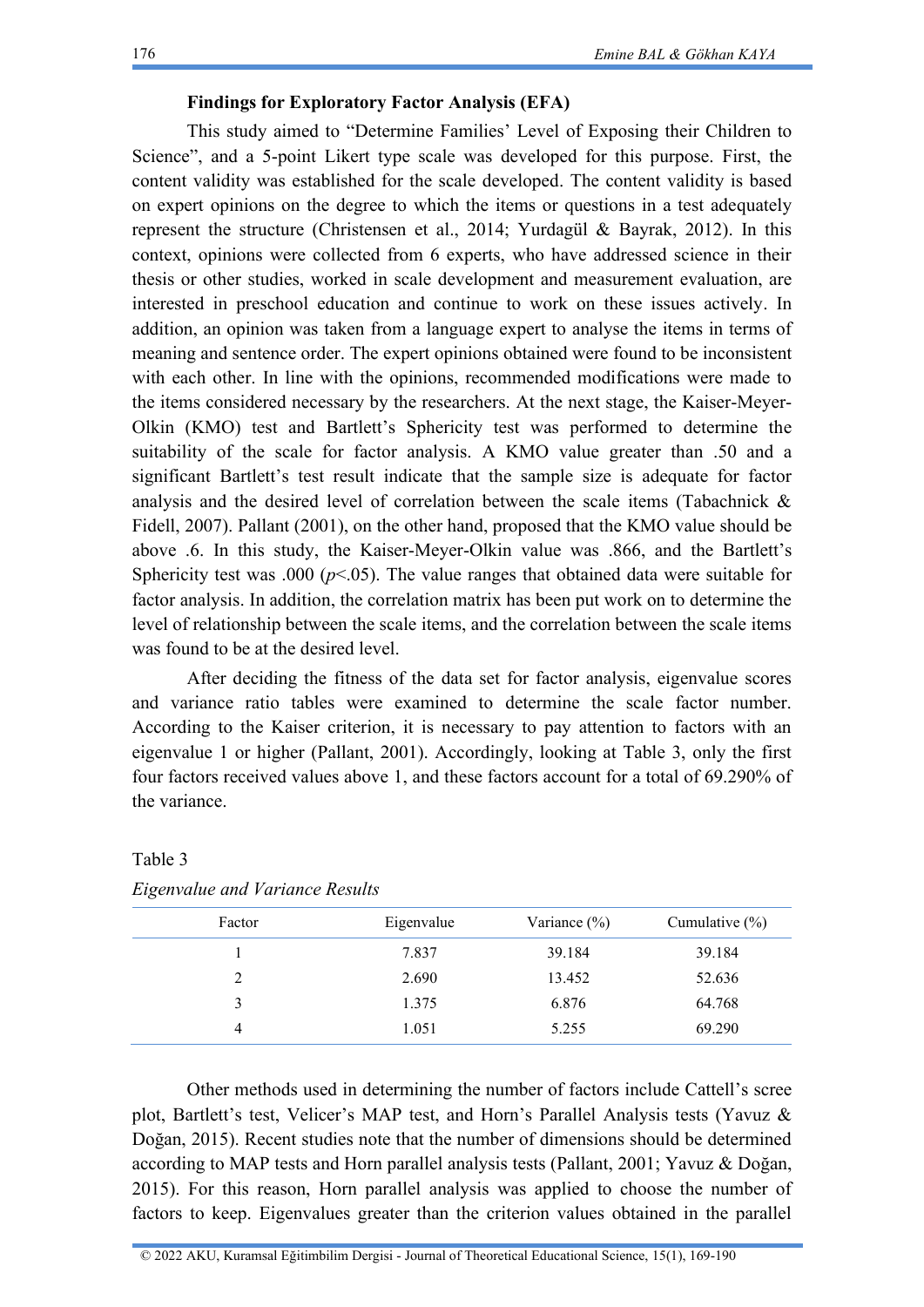analysis are kept when deciding on the number of factors (Pallant, 2001). Table 4 shows a comparison of eigenvalue results and parallel analysis.

## Table 4

*Parallel Analysis and Comparison of Eigenvalue Results*

| Factor No | Eigenvalue | Criterion Value | Conclusion |
|-----------|------------|-----------------|------------|
|           | 7.837      | 1.4831          | Keep       |
| 2         | 2.690      | 1.3918          | Keep       |
| 3         | 1.375      | 1.3253          | Keep       |
| 4         | 1.051      | 1.2644          | Remove     |

According to Table 4, three factors whose eigenvalues are more significant than the criterion value were obtained. These findings support the idea that the scale should consist of 3 factors. In this context, the scale was limited to 3 factors and re-analysed. As a consequence of the analysis, it was found that the three-factor structure explains 59.512% of the variance. In order to see how much of the variance each item on the scale explains, the table of commonalities for each item presented in Table 5 was examined.

## Table 5

| Item No  | Initial   | Extraction |
|----------|-----------|------------|
| i7       | $1.000\,$ | .714       |
| i3       | $1.000\,$ | .361       |
| $\rm i8$ | $1.000\,$ | .822       |
| i9       | $1.000\,$ | .775       |
| i10      | $1.000\,$ | .453       |
| i16      | $1.000\,$ | .656       |
| i17      | $1.000\,$ | .616       |
| i19      | $1.000\,$ | .672       |
| i20      | $1.000\,$ | .749       |
| i24      | $1.000\,$ | .682       |
| i25      | $1.000\,$ | .438       |
| i6       | $1.000\,$ | .586       |
| 111      | $1.000\,$ | .707       |
| i12      | $1.000\,$ | .736       |
| i13      | $1.000\,$ | .445       |
| i14      | $1.000\,$ | .610       |
| i15      | $1.000\,$ | .520       |
|          |           |            |

*Variance Explained for Each Item (Communalities)*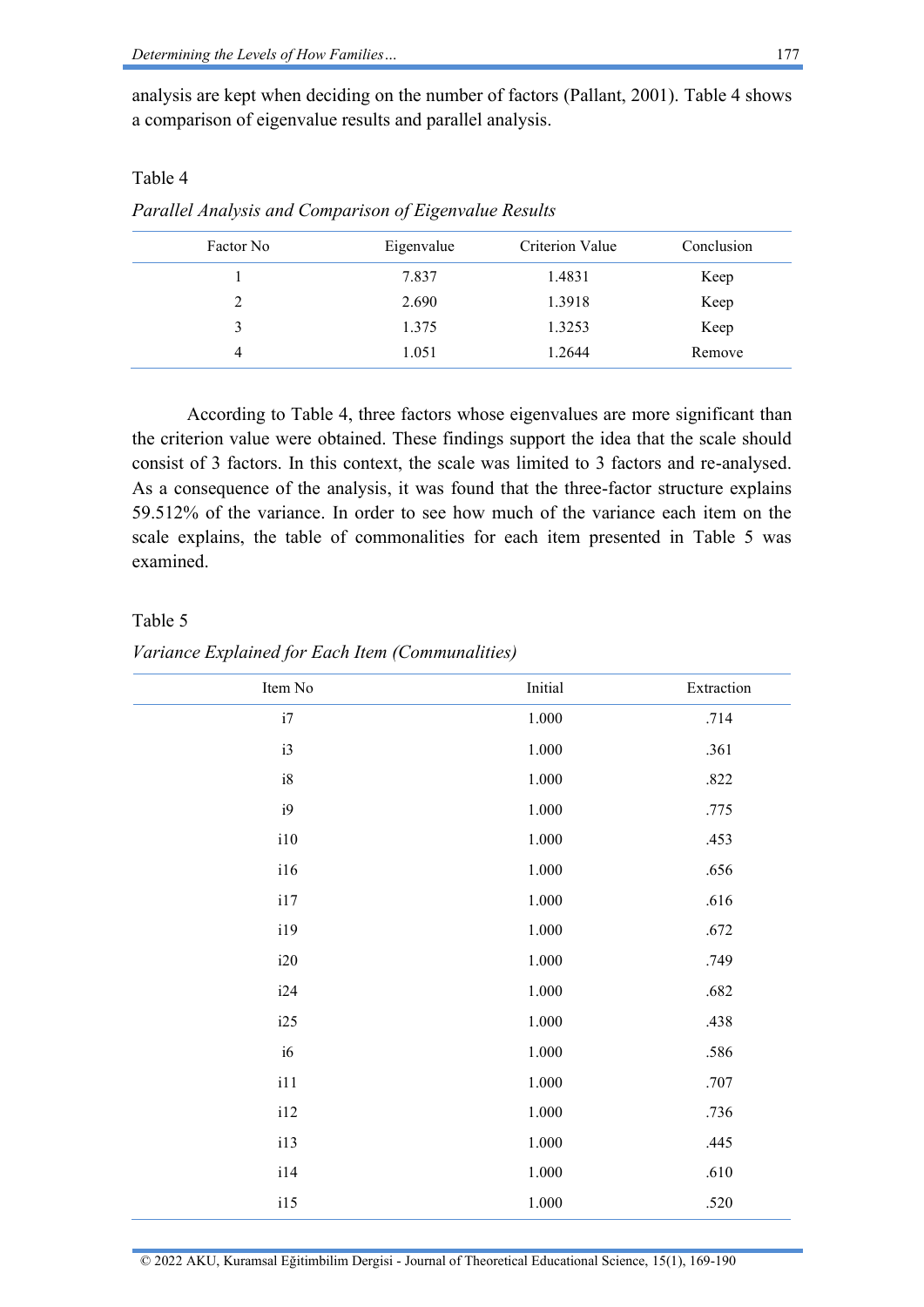Considering the sample size and the studies in the literature (e.g., Kline, 2005; Pallant, 2001; Tabachnick & Fidell, 2007), the item load value in this study was determined to be at least .40. Therefore, when looking at Table 5, it seems that i3 has a low value (.361) according to this limit value. In addition, as shown in Table 6 obtained as a result of the rotation, this item did not load into any factors. For this reason, it was decided to remove i3 from the scale.

Considering the distribution of factor loads after rotation given in Table 6, the dimensions in which each item is grouped are seen. According to the factor structures, the 1<sup>st</sup> factor was called "Practical Applications (Activities and Experiments)", 2<sup>nd</sup> factor was called "Introduction to Science", and  $3<sup>rd</sup>$  factor was called "Building Scientific Foundations". After determining the number of factors that make up the Scale for Determining the Levels of Families Orienting Their Children to Science, reasonable and inclusive factor names were determined for each factor in line with the literature. It was seen that the first factor did not include the activities and experiments that families did with their children. It is similar to "family science" activities (Goldman et al., 2021), which are the activities that family members do together. This dimension was named "Introduction to Science" because the items in the 2nd factor included the concepts underlying science and research. When examined in the relevant literature, it is similar to the nature of science (Akerson et al., 2011), which deals with children's scientists and their characteristics. The third dimension is named "Building Scientific Foundations" because it is a section where families directly interact with their children with science and science content. Giles (2021) emphasized that using scientific journals and trips to science centres lay an essential foundation for raising children as science literate. When the factors and context were considered, the i25 did not comply with the first factor, removing it from the scale. After the changes and item removals made on the scale, the total variance explained by the 3-factor structure was 62.254%. EFA results after rotation for each item are given in Table 6. The total variance explained by the 3-factor structure was 62.254% after the changes in the scale and item removal. The EFA results are provided in Table 6 after the rotation.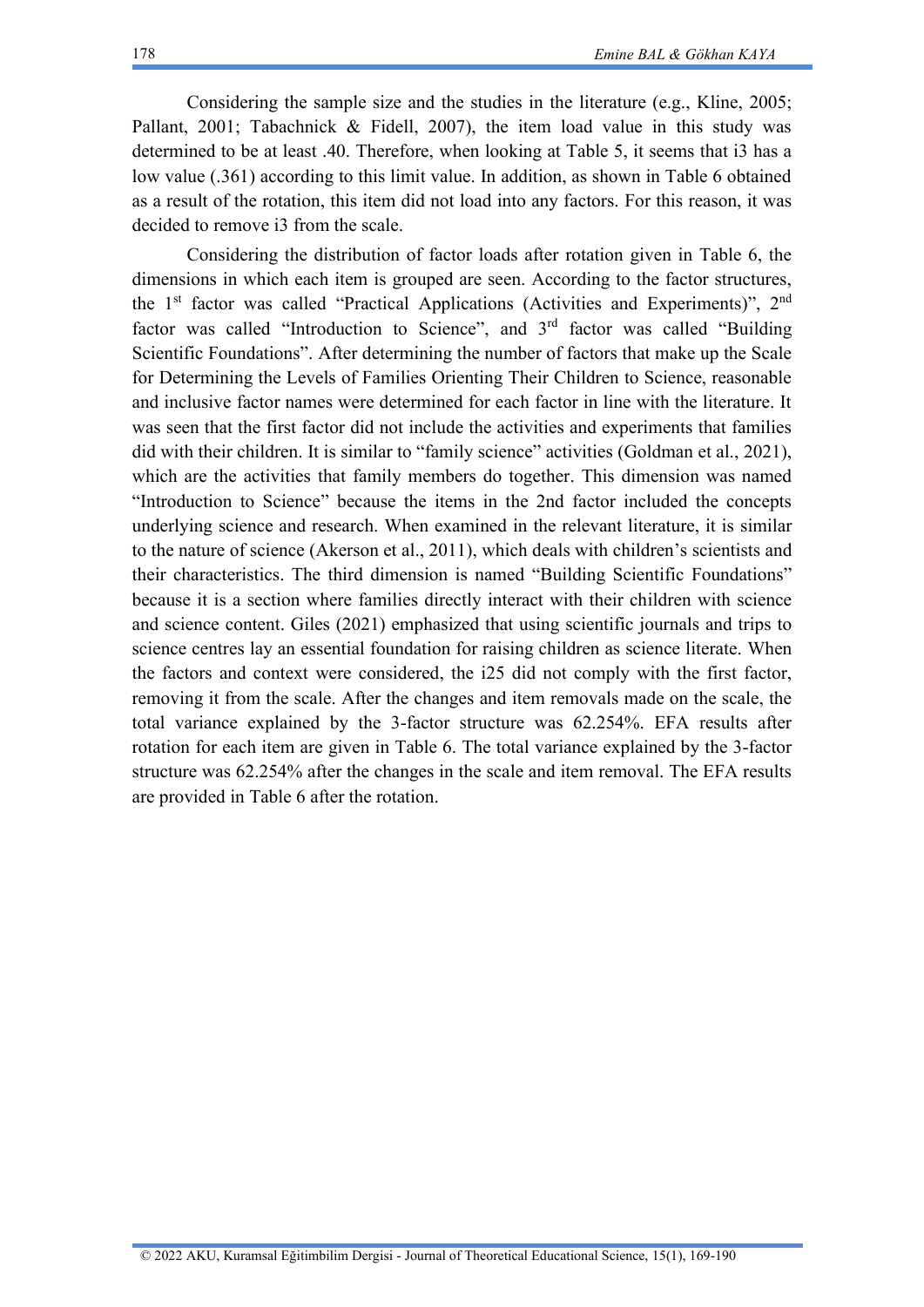## Table 6

| Item | Items                                                                                                                          | Communality | Item-         | <b>Factor Loadings</b>    |                            |                                       |
|------|--------------------------------------------------------------------------------------------------------------------------------|-------------|---------------|---------------------------|----------------------------|---------------------------------------|
| No   |                                                                                                                                |             | Scale<br>Cor. | $\mathbf{1}$              | $\overline{2}$             | 3                                     |
|      |                                                                                                                                |             |               | Practical<br>Applications | Introduction<br>to Science | Building<br>Scientific<br>Foundations |
| i12  | I take my child to scientific<br>activity workshops.                                                                           | .736        | .615          | .893                      |                            |                                       |
| i11  | I take my child to science fairs.                                                                                              | .707        | .577          | .887                      |                            |                                       |
| i6   | I ask my child questions that<br>he/she can establish a cause-<br>and-effect relationship.                                     | .586        | .604          | .725                      |                            |                                       |
| 114  | I give my child a chance to<br>study nature.                                                                                   | .610        | .488          | .707                      |                            |                                       |
| i22  | I observe the sky (Sun, moon,<br>stars) with my child.                                                                         | .567        | .620          | .702                      |                            |                                       |
| i13  | I allow my child to study in<br>detail the technological tools at<br>so that he/she can<br>home<br>understand complex systems. | .445        | .526          | .621                      |                            |                                       |
| i23  | I make daily forecasts about the<br>weather/seasons with my child.                                                             | .445        | .515          | .601                      |                            |                                       |
| i21  | I tell my child about the works<br>of scientists.                                                                              | .450        | .452          | .573                      |                            |                                       |
| i15  | encourage my<br>child<br>L<br>to<br>produce new things.                                                                        | .520        | .552          | .569                      |                            |                                       |
| i8   | I do activities that enhance my<br>child's sense of research.                                                                  | .822        | .533          |                           | .831                       |                                       |
| i9   | I do activities to develop my<br>child's sense of discovery.                                                                   | .775        | .534          |                           | .808                       |                                       |
| i7   | I do simple experiments at<br>home with my child.                                                                              | .714        | .458          |                           | .789                       |                                       |
| i20  | I tell my child about scientists.                                                                                              | .749        | .698          |                           |                            | $-.830$                               |
| i24  | I do activities where my child<br>can make comparisons.                                                                        | .682        | .662          |                           |                            | $-.786$                               |
| i16  | I buy my child science-themed<br>magazines.                                                                                    | .656        | .564          |                           |                            | $-.745$                               |

*EFA Results for the Scale of Determining the Families' Level of Directing Their Children to Science After Rotation*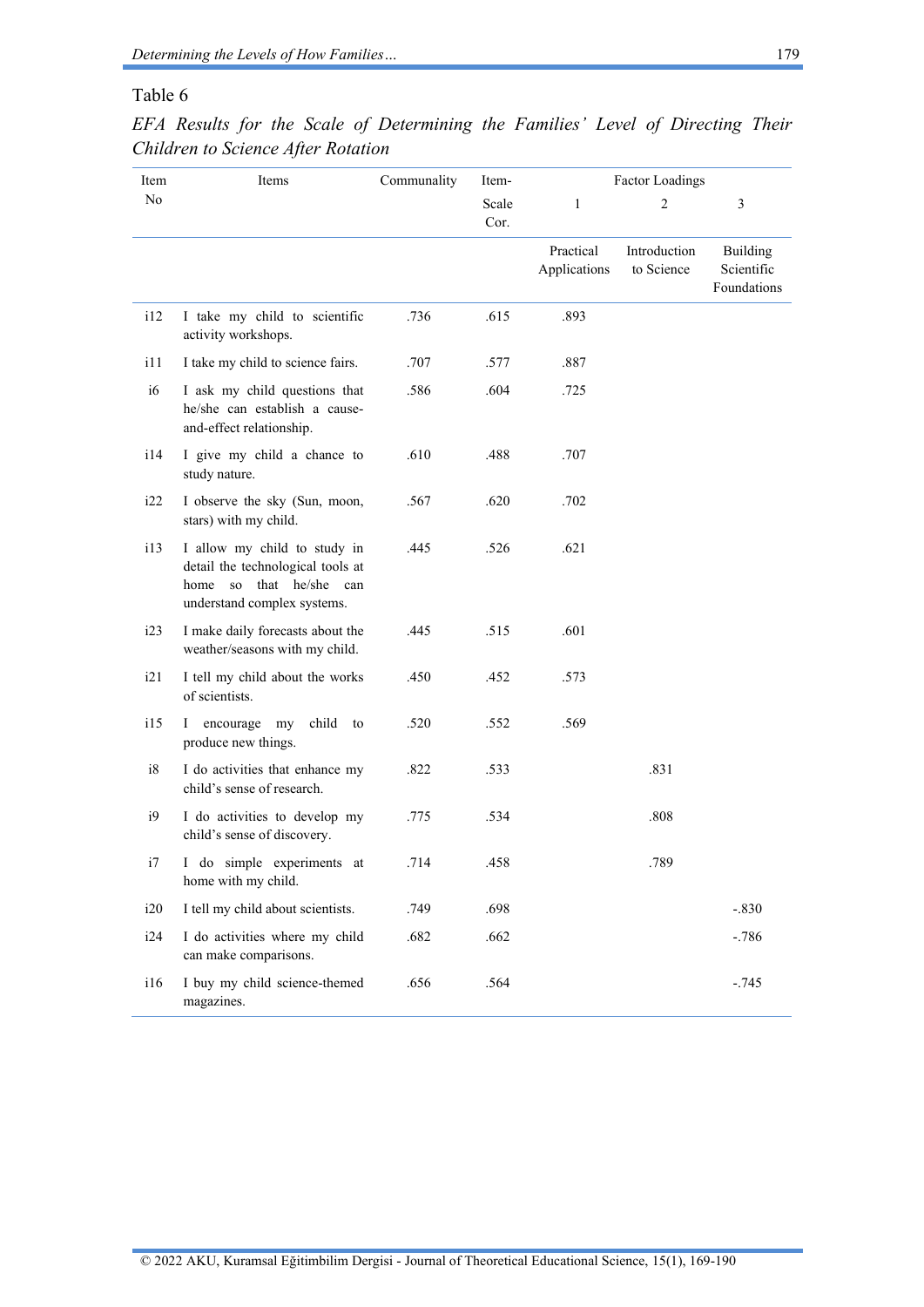## **Findings for Confirmatory Factor Analysis**

CFA results for the Scale to Determine Families' Level of Exposing their Children to Science are presented in Figure 1.



Figure 1 *The CFA Model for the Scale*

Chi-Square=257.86, df=129, P-value=0.00000, RMSEA=0.079

The graph in Figure 1 shows the relations of items with factor loads and factors and the modifications made. The comparison results according to compliance indexes of this three-dimensional 18-item scale are given in Table 7. According to the results of the CFA, it was found that the  $\frac{X^2}{df}$  value was 2, and the RMSEA value was .079. The decisions to accept the goodness of fits for CFA were made considering the criteria and limits listed by Schumacker and Lomax (2004). Besides, Kline (2005) stated that most preferred fit indices (CFI, AGFI, NFI, NNFI, IFI and GFI) should be  $\geq .85$  to define as an acceptance. In line with these references, it was found that the values of NFI, RFI, CFI, GFI, RMR and RMSEA were above the acceptable limit value, while the values of NNFI, IFI and  $\frac{X^2}{df}$  were above the perfect fit limit.

180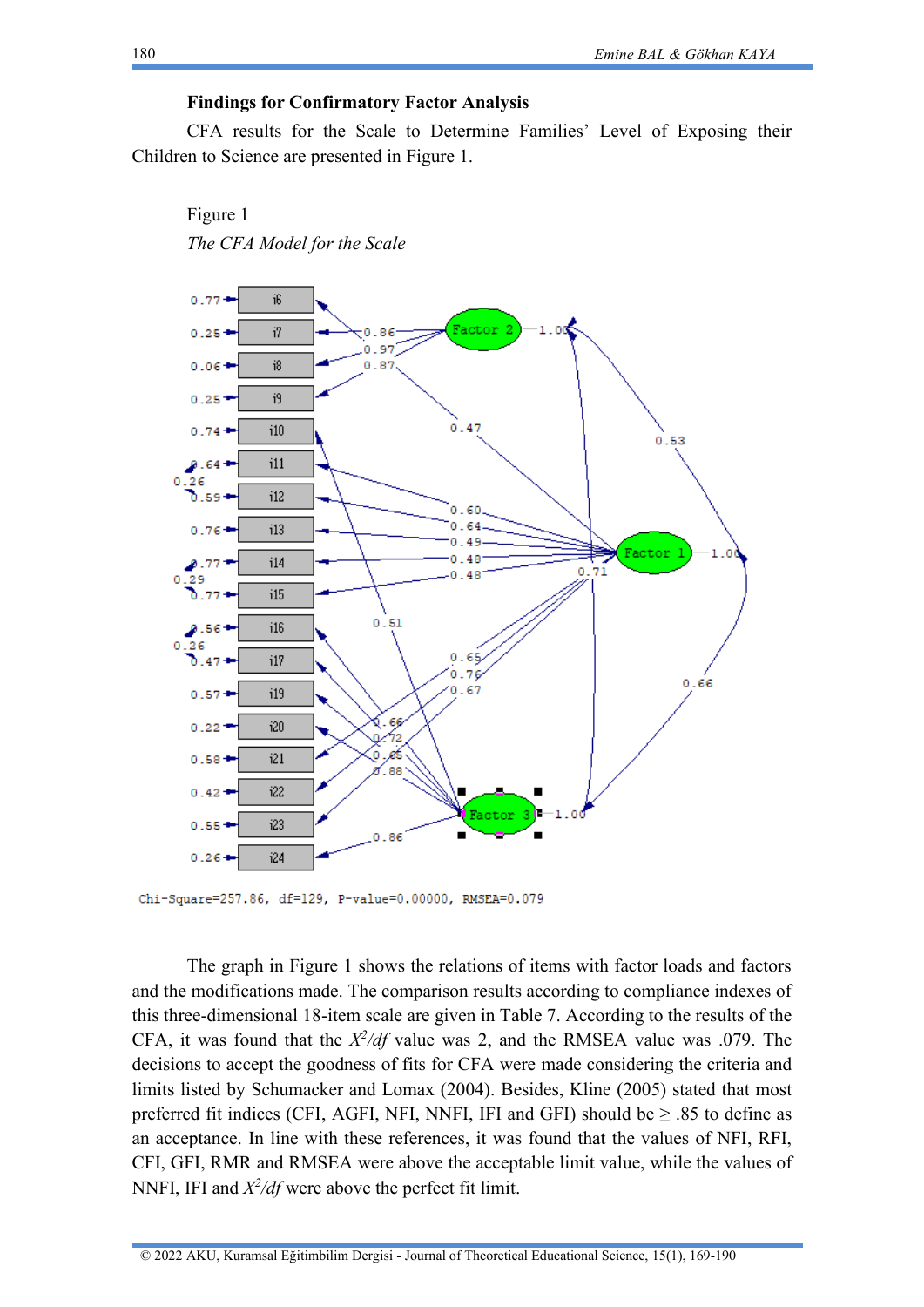### Table 7

| Fitness<br>Criterion | Acceptable limit<br>(Good Fit) | Perfect fit limit      | Orientation to<br>Science Scale<br>Limit | Evaluation  |
|----------------------|--------------------------------|------------------------|------------------------------------------|-------------|
| NFI                  | $=$ 90 and above               | $=$ 9.5 and above      | .93                                      | Good fit    |
| <b>NNFI</b>          | $=$ 90 and above               | $=$ 95 and above       | .95                                      | Perfect Fit |
| IFI                  | $=$ 90 and above               | $=$ 9.5 and above      | .96                                      | Perfect Fit |
| <b>RFI</b>           | $=$ 90 and above               | $=$ 9.5 and above      | .92                                      | Good Fit    |
| <b>CFI</b>           | $=$ 9.5 and above              | $=$ 97 and above       | .96                                      | Good Fit    |
| <b>GFI</b>           | $=$ 8.5 and above              | $= 90$ and above       | .85                                      | Good Fit    |
| <b>RMR</b>           | $= .050$ and $= .080$          | $= .000$ and $< .050$  | .070                                     | Good Fit    |
| <b>RMSEA</b>         | $= .050$ and $= .080$          | $= .000$ and $< 0.050$ | .079                                     | Good Fit    |
| $X^2/df$             | 2 and $=$ 3                    | $=0$ and $=2$          | $\overline{2}$                           | Perfect Fit |

*Scale Analysis Values with Ranges of Acceptance of the Goodness of Fit Indices for CFA\**

\* Schumacker and Lomax (2004)

When the scale results were examined in line with the data in Table 7, it was determined that the values obtained from the scale were in the desired value range, and therefore, content validity was ensured.

#### **Scale Reliability**

We drew on Cronbach's alpha reliability coefficients to decide whether the scale has internal consistency or not, and it was found that as to be .91 for the current scale. In addition, reliability coefficient values of the sub-factors of the scale were also calculated. The analysis results of the reliability coefficient of the total scale and its subfactors were given in Table 8. This rate is considered quite good for a scale (Hinton et al., 2014).

### Table 8

| Factors                                                      | N  | Items                             | Cronbach's Alpha |
|--------------------------------------------------------------|----|-----------------------------------|------------------|
| <b>Practical Applications (Activities</b><br>and Experiment) | 9  | 6, 11, 12, 13, 14, 15, 21, 22, 23 | .83              |
| Introduction to Science                                      | 3  | 7.8.9                             | .92              |
| <b>Building Scientific Foundation</b>                        | 6  | 10, 16, 17, 19, 20, 24            | .88              |
| Total                                                        | 18 |                                   | .91              |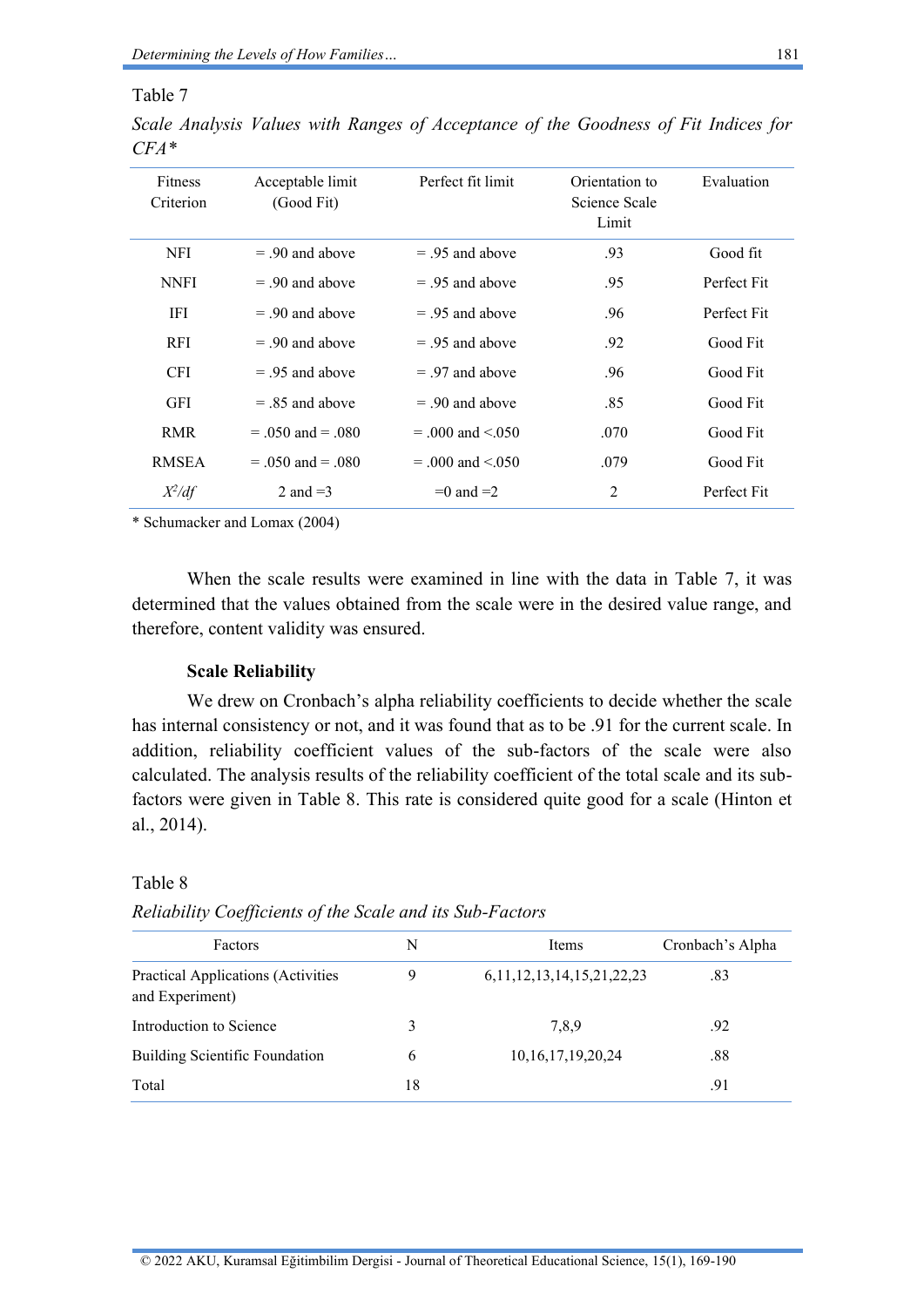### **Item Analysis**

In the context of item analysis, the comparison of the 27% lower and upper groups formed in line with the item-total correlation and the total scores obtained from the scale was used in this study.

Item-total correlation is used to define the relationship between each scale item and the total score received from the scale. Besides, the average scores of groups formed in line with the total scores obtained from the scale from each item were compared with the independent sample t-test and are presented in Table 9.

Table 9

*Item Analysis Results* 

| Factors                                   | Items | Corrected Item Total<br>Correlation | Independent Group<br>T-Test for the<br>Comparison of<br>Upper 27% and<br>Lower 27% |
|-------------------------------------------|-------|-------------------------------------|------------------------------------------------------------------------------------|
|                                           | i6    | .35                                 | 5.32                                                                               |
|                                           | i11   | .56                                 | 9.50                                                                               |
|                                           | i12   | .52                                 | 7.34                                                                               |
|                                           | i13   | .49                                 | 6.90                                                                               |
| <b>Practical Applications (Activities</b> | i14   | .34                                 | 4.50                                                                               |
| and Experiments)                          | i15   | .43                                 | 6.55                                                                               |
|                                           | i21   | .54                                 | 8.62                                                                               |
|                                           | i22   | .58                                 | 8.17                                                                               |
|                                           | i23   | .60                                 | 9.42                                                                               |
|                                           | i7    | .64                                 | 9.88                                                                               |
| Introduction to Science                   | i8    | .72                                 | 12.99                                                                              |
|                                           | i9    | .74                                 | 12.92                                                                              |
|                                           | i10   | .52                                 | 7.61                                                                               |
|                                           | i16   | .67                                 | 11.61                                                                              |
|                                           | i17   | .73                                 | 12.62                                                                              |
| <b>Building Scientific Foundations</b>    | i19   | .56                                 | 9.33                                                                               |
|                                           | i20   | .71                                 | 14.71                                                                              |
|                                           | i24   | .73                                 | 14.16                                                                              |

According to Table 9, it is understood that the corrected item-total correlation value for the items in the "Determining the Levels of How Families Shape Children's Engagement with Science" scale is between .34 and 74. In addition, the lower and upper group independent sample t-test comparison of the scores obtained from each scale item was found to be significant  $(p<01)$ . Accordingly, in each item of the scale, it is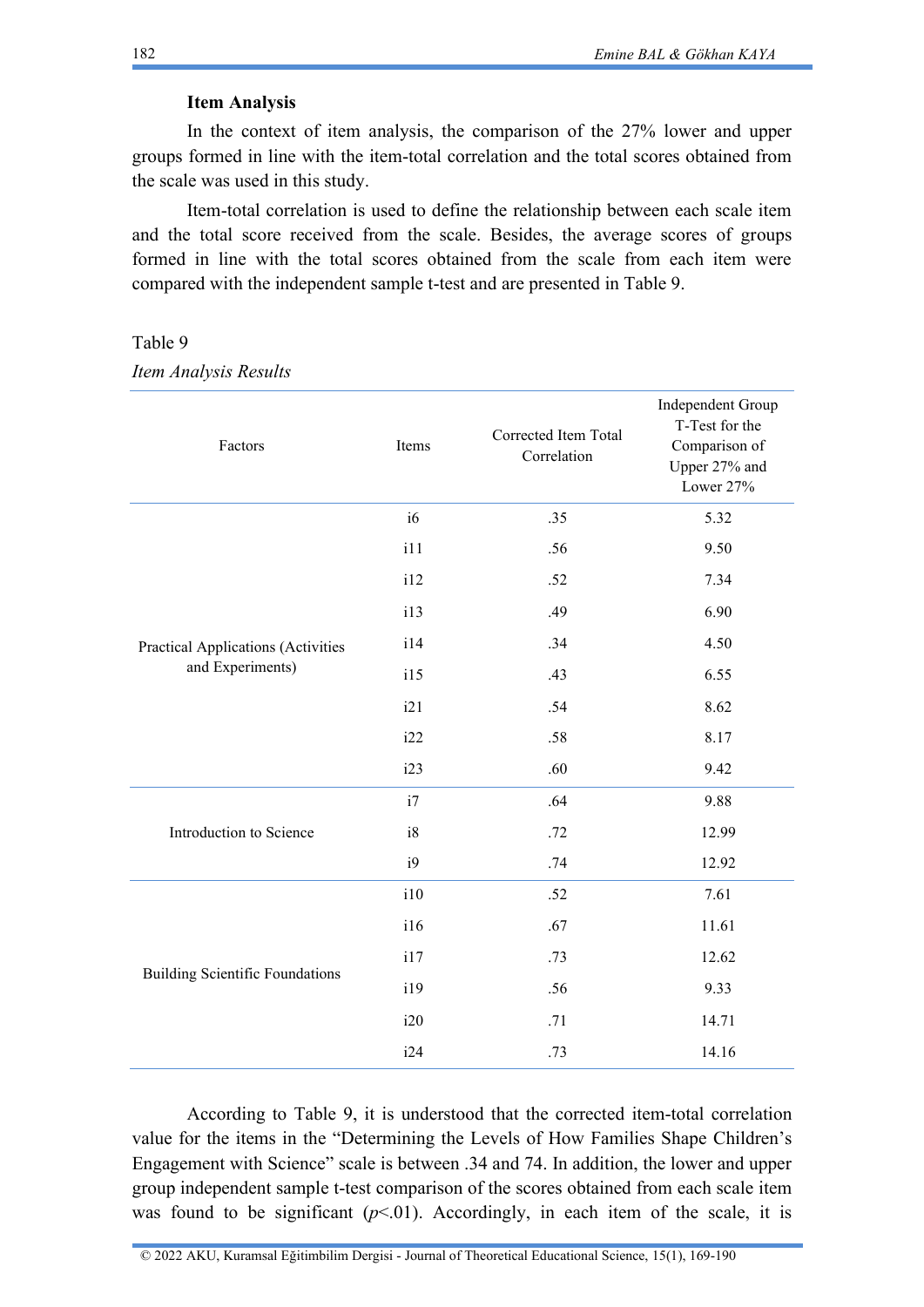understood that the average score for each item of the upper 27% group is significantly higher than that of the lower 27% group. Therefore, since the item-total correlations are higher than .30 and the upper group subgroup t-test comparisons are significant (Tavşancıl, 2002), it can be said that each item in the scale is valid and has high discrimination.

### **Conclusion and Discussion**

In the current study, a scale was developed to determine the families' level of directing children to science. In this context, a 5-point Likert-type scale of 3 factors and 18 items was developed. The factors involved in the scale were called "Practical Applications (Activities and Experiments)", "Introduction to Science" and "Building Scientific Foundations". Following the expert opinions, five items have removed the scale, which was prepared as a 25-item scale at first; the explanatory factor analysis was performed with 20 items, and two items were removed from the scale due to the analysis. The "Practical Applications (Activities and Experiments)" factor was loaded more by the participants, and nine items were grouped under this heading. In addition, there were three items under the heading "Introduction to Science", and six items under the heading "Building Scientific Foundations".

In line with the literature, there are many studies of parental encouragement and motivation to children in a good deal of different senses. For example, some studies (e.g., Raynal et al., 2021) are interested in everyday activities performed by parents and children and define the effect of these activities on different variables. The first factor of this scale, "Practical applications", can enlighten these everyday activities shared by children and parents. It also supports which activities can connect with supporting meaning, as the widespread perception that science is compelling poses a significant barrier to caregivers who would otherwise involve children in learning (Calabrese Barton & Yang, 2000). Goldman et al. (2021) has also defined these activities as a "family science". The second factor, "Introduction to Science", has also linked between nature of science (NOS) and families. Since the NOS studies are related to how science can be related to the production stage and fundamental values on the science (Kaya et al., 2016), it focused on how the families explain the meaning of the research, the sense of discovery, and the first simple experiments during early childhood. Akerson et al. (2011) also suggested that familiarity with the nature of science should be started early childhood. That is why the second factor can be defined as the first attempt of the families to introduce the nature of science. The third factor, "Building Scientific Foundations", has a particular version of family activities due to more like science aspect and containing science magazines and science centers. Many studies (e.g., Giles, 2021; Sawyer, 2005) explain that the crucial roles of science and technology centre on the potential for children's science literacy skills. For example, Sawyer (2005) stated that science literacy learning begins at birth, and the families knowing and unknowingly affect the quality of the happens across multiple settings. The importance of these roles orienting to the scientific perspective third factor has become more important to shape children' understanding of science.

Opinions were obtained from seven experts on the scale's content validity, linguistic validity, and meaning characteristics. Given the expert opinion, five items that do not serve the desired purpose were removed from the scale. In the study, the KMO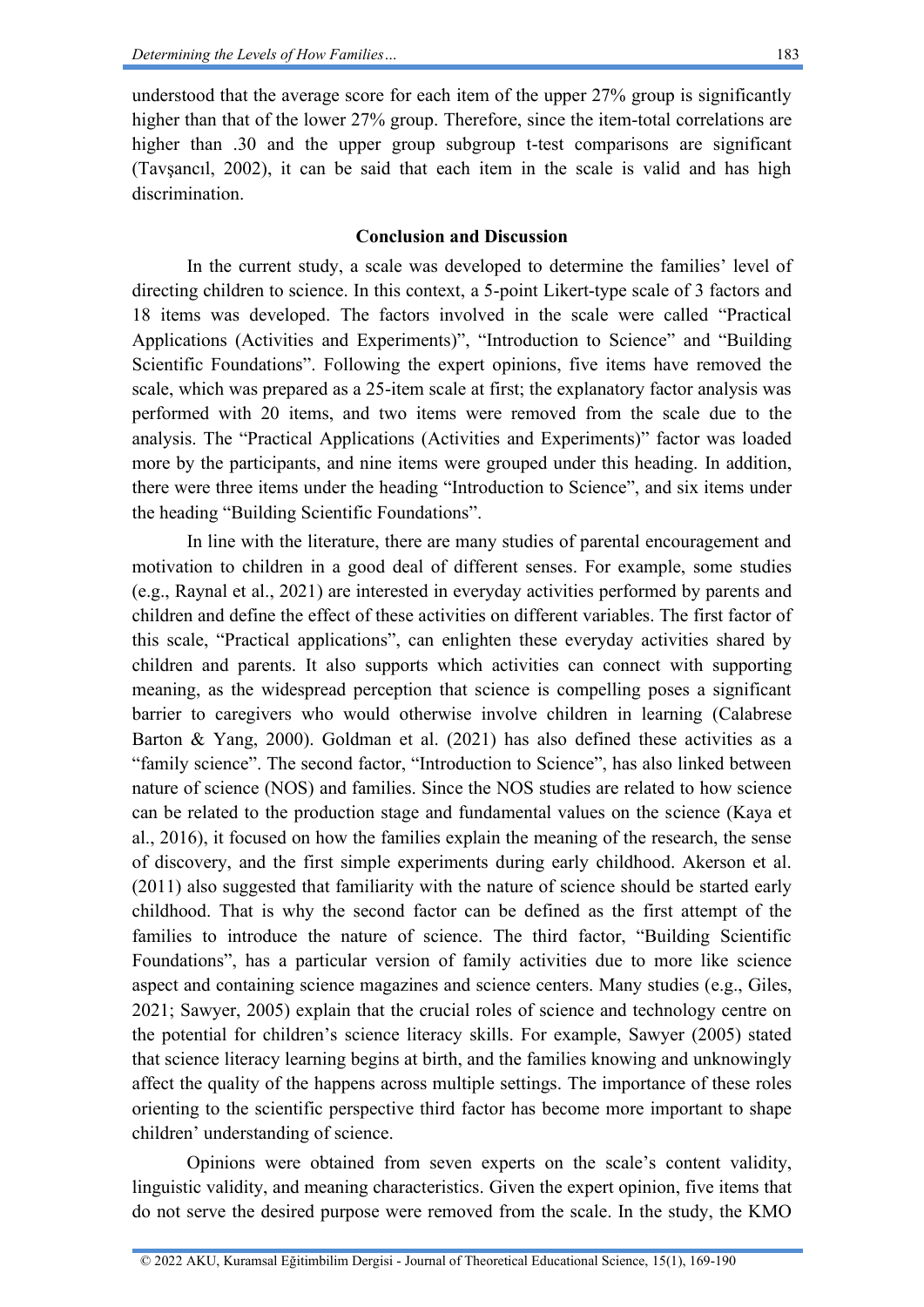value of the scale was found to be .866. An increase in KMO value indicates that each variable on the scale has high predictability by other variables and is suitable for factor analysis (Keçe et al., 2020). EFA, Parallel Analysis and CFA were performed to determine the factors. Therefore, it can be stated that the scale is valid, considering the rates of variance explained, eigenvalues and factor loads of the items. Scale items need to explain at least 40% of the total variance in a scale development study, and factor loads need to be greater than .30 (Pallant, 2001).

CFA was performed to verify the data grouped under three factors, as found by EFA. It was determined that the construct validity of the scale was confirmed, and the factor structure was verified. Therefore, it can be stated that the items on the scale and the factors under which they are collected can measure the feature that needs to be measured within the scope of the scale (Keçe et al., 2020). We drew on Cronbach's alpha reliability coefficients to decide whether the scale has internal consistency or not, and it was found that as to be .91 for the current scale. It can be stated that this developed scale has an excellent internal consistency coefficient. This is because a reliability coefficient value of .70 and above for a scale indicates that the results obtained from the scale are reliable (Can, 2014). In line with the results, the scale will play an essential role in revealing the role of families, especially in increasing children's interest in science and science-related fields. According to studies conducted so far (e.g., Aydeniz, 2017), increasing students' interest in science and science-related fields has a vital role in STEM fields and gaining 21st-century skills. Similarly, the NRC (2011) report recommends that studies should be carried out to increase children's interest in science at an early age. In light of the points highlighted in this report, it is thought that the obtained scale can fill an essential gap in the field, especially in Turkey.

According to all analyses and reviews conducted on the scale, a scale was prepared that can be applied to each parent and determine the level of children's orientation to science. With the scale developed, researchers can collect information from parents of all ages and levels of education about their children's orientation to science and support their research with qualitative data. It is thought that this scale will be helpful, especially for researchers who want to investigate children's perception of young children's science, the roles of parents, and the effects of their actions on this perception. In addition, it is thought that educators and policymakers can use the data obtained from this scale to determine family roles to be encouraged towards science or to decide what families can do to improve children's understanding of science. In both cases, it can be said that it is a scale that will benefit both the field and practitioners with its essential contributions.

## **Limitations**

This scale was developed to determine what families do to orient their children to science. The scale does not examine the reasons behind families taking these actions. There are studies in the literature that there may be sub-reasons such as academic success, career development, high income or career choice among these reasons. However, since these justifications cannot be obtained with this scale, it can be said that this is a limitation for this scale. It is thought that qualitative data other than quantitative data are needed to determine these reasons. Apart from this, items with cultural elements or specific family characteristics were not selected during item selection for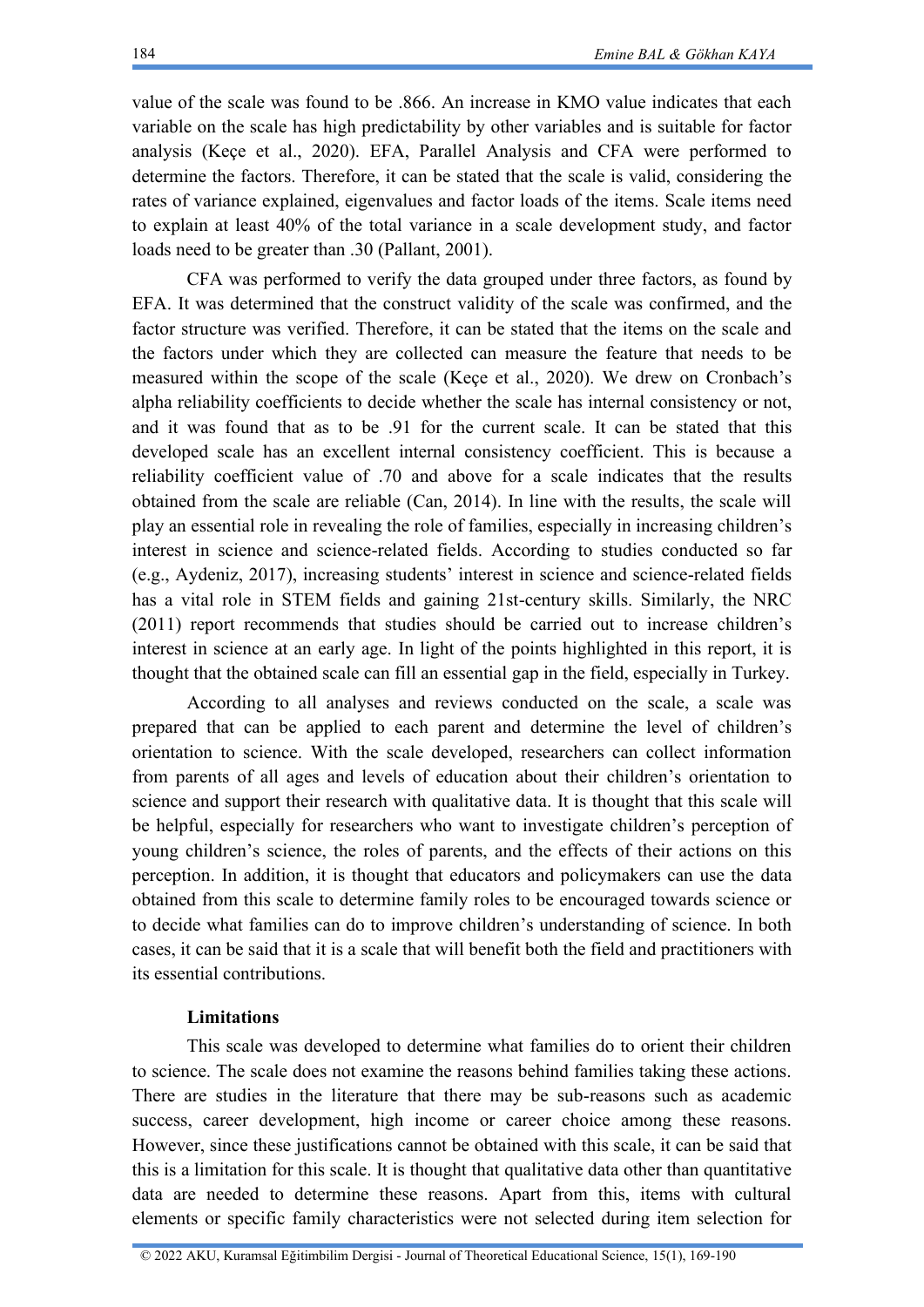the scale. Because it was not preferred to limit the scale to a certain culture or family group. If desired, demographic characteristics can be collected together with the scale, and data can be compared, or inferences can be made for the mentioned items. Researchers or practitioners who will use the scale should consider these limitations.

## **Statement of Responsibility**

Emine Bal; Planning and implementation of scale development study, methodology, literature review, formal arrangement, verification, reporting, writing reviewing and inspection. Gökhan Kaya; Determination of problem situation, determination of sample group, planning and implementation of scale development study, analysis, verification, analysis.

## **Conflicts of Interest**

This research has no financial, commercial, legal or professional relationship with other organizations or those working with them. There is no conflict of interest that would affect the research.

## **Author Bios:**

Emine Bal holds a bachelor's degree in Early Childhood Education from Kastamonu University. She continues her own postgraduate education in the Master program at Early Childhood Education. Her research focuses on science engagement in the early childhood period.

Gökhan Kaya holds a Master of Arts and Ph.D. degrees in Science Education from Hacettepe University. He earned a Doctoral Research Fellowship to carry out his research at Newcastle University School of Education, Communication and Language Sciences in 2014-2015. He is an Assistant Professor of Early Childhood Education at Kastamonu University. His research interest focusses on classroom interaction among students and between teacher-student, and classroom discourse in the science classroom. He has been worked as a researcher in many European Projects which was related to classroom discourse and teacher education. He is a member of Multimodal Analysis Research Group (MARG) in Newcastle University and Hacettepe University Micro-Analysis Network Research Center.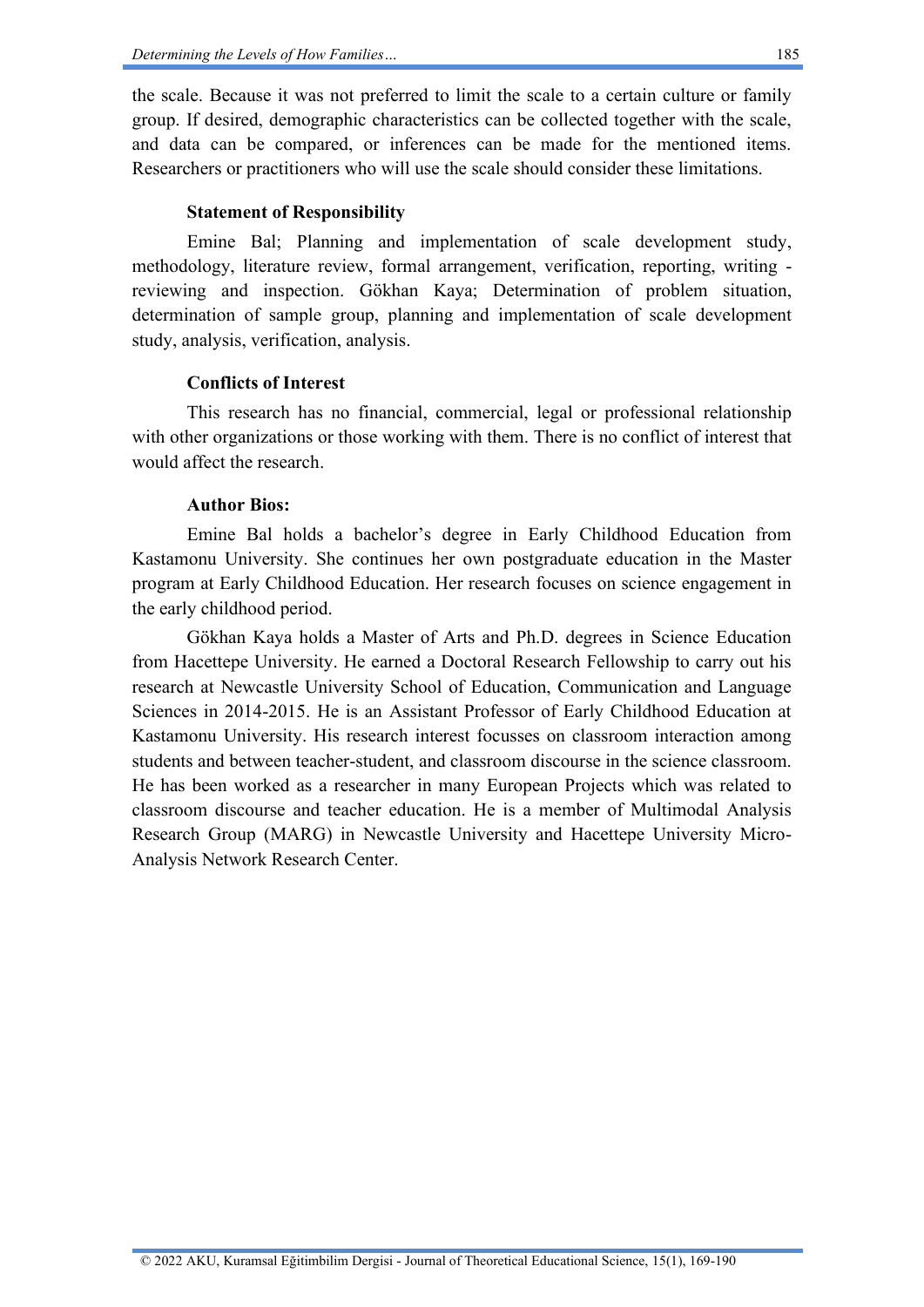#### **References**

- Akerson, V. L., Buck, G. A., Donnelly, L. A., Nargund, V., & Weiland, I. S. (2011). The importance of teaching and learning nature of science in the early childhood years. *The Journal of Science Education and Technology*, *20*, 537-549. [https://doi.org/10.1007/s10956-011-9312-5.](https://doi.org/10.1007/s10956-011-9312-5)
- Akman, B., Üstün, E., & Güler, T. (2003). Using science process skills in 6 years old children. *Hacettepe University Journal of Education, 24*, 11-14.
- Aksüt, P. (2019). Erken çocukluk döneminde fen eğitimi nedir? [What is science education in early childhood?] In Pelin A. (Ed.), *Erken çocukluk döneminde fen eğitimi* [Science education in early childhood] (pp. 1-22). Nobel Academic Publishing.
- Aktamış, H., Ünal, G., & Ergin, Ö. (2008). Öğrencilerin fene yönelik tutumlarına ailelerin etkisi [Students' attitudes towards science influence of their families]. *Aile ve Toplum*, *14*(4), 39-48.
- Appiah-Kubi, J., & Amoako, E. O. (2020). Parental participation in children's education: Experiences of parents and teachers in Ghana. *Kuramsal Eğitimbilim Dergisi [Journal of Theoretical Educational Science]*, *13*(3), 456-473. <http://dx.doi.org/10.30831/akukeg.634484>
- Archer, L., DeWitt, J., Osborne, J., Dillon, J., Willis, B., & Wong, B. (2012). Science aspirations, capital, and family habitus: How families shape children's engagement and identification with science. *American Education Research Journal*, *49*(5), 881- 908.<https://doi.org/10.3102/0002831211433290>
- Aydeniz, M. (2017). *Eğitim sistemimiz ve 21. yüzyıl hayalimiz: 2045 hedeflerine ilerlerken, Türkiye için STEM odaklı ekonomik bir yol haritası [Our education system and our 21st-century dream: A STEM-focused economic roadmap for Turkey as we move towards 2045 goals]*. University of Tennessee.
- Ayvacı, H. Ş., Atik, A., & Ürey, M. (2016). The perceptions of preschool children on the concept of scientist. *Bartin University Journal of Faculty of Education*, *5*(3), 669-689.<https://doi.org/10.14686/buefad.v5i3.5000193186>
- Bell, R. L., & St. Clair, T. L. (2015). Too little too late: Addressing nature of science in early education. In M. C. Trundle & M. Sackes (Eds.), *Research in early childhood science education* (pp. 125-141). Springer.
- Bucci Liddy, C. M., Brumariu, L. E., Diaconu-Gherasim, L. R., & Hunter, D. M. (2021). Maternal parenting and teaching strategies: relations with children's academic competence. *Educational Studies*, <https://doi.org/10.1080/03055698.2021.1940870>
- Calabrese Barton, A., Hindin, T. J., Contento, I. R., Trudeau, M., Yang, K., Hagiwara, S., & Koch, P. D. (2001). Underprivileged urban mothers' perspectives on science. *Journal of Research in Science Teaching*, *38*(6), 688-711. <https://doi.org/10.1002/tea.1026>
- Calabrese Barton, A., & Yang, K. (2000). The culture of power and science education: Learning from Miguel. *Journal of Research in Science Teaching*, *37*(8), 871-889. [https://doi.org/10.1002/1098-2736\(200010\)37:8<871::AID-TEA7>3.0.CO;2-9](https://doi.org/10.1002/1098-2736(200010)37:8%3c871::AID-TEA7%3e3.0.CO;2-9)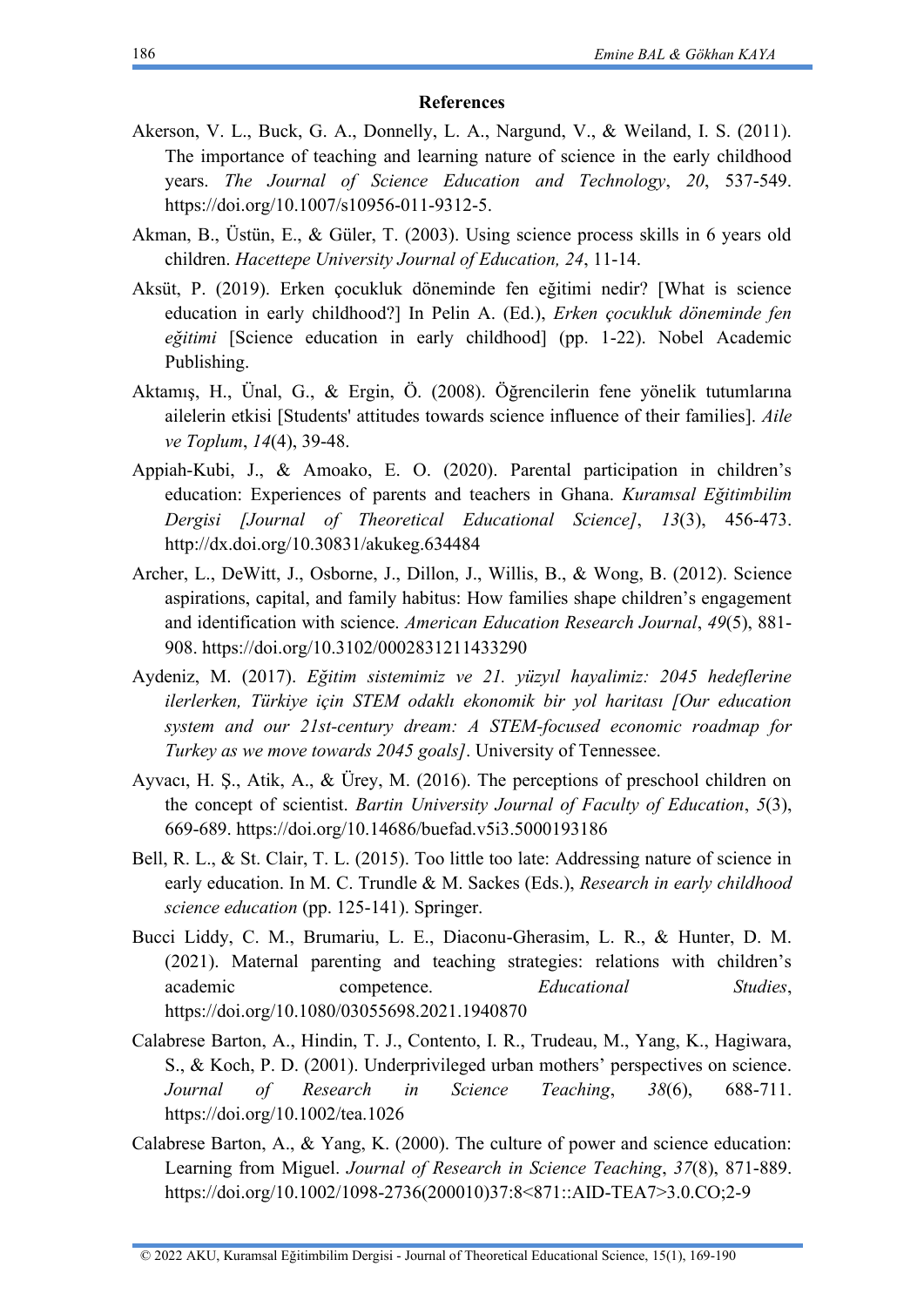- Can, A. (2014). *SPSS ile bilimsel araştırma sürecinde nicel veri analizi [Quantitative data analysis in the scientific research process with SPSS].* Pegem A Publishing.
- Caspi, A., Gorsky, P., Nitzani-Hendel, R., Zacharia, Z. C., Rosenfeld, S., & Shildhouse, B. (2020). Children's perceptions of the factors that led to their enrolment in advanced, middle-school science programmes. *International Journal of Science Education*, *42*(11), 1915-1939.<https://doi.org/10.1080/09500693.2020.1802083>
- Christensen, L., Johnson, R., & Turner, L. (2014). *Research methods, design, and analysis*. Pearson.
- Crowley, K., Callanan, M. A., Jipson, J. L., Galco, J., Topping, K., & Shrager, J. (2001). Shared scientific thinking in everyday parent-child activity. *Science Education*, *85*, 712-732.<https://doi.org/10.1002/sce.1035>
- DeWitt, J., Osborne, J., Archer, L., Dillon, J., Willis, B., & Wong, B. (2013). Young children's aspirations in science: The unequivocal, the uncertain and the unthinkable. *International Journal of Science Education*, *35*(6), 1037-1063. <https://doi.org/10.1080/09500693.2011.608197>
- Dierking, L. D., & Falk, J. H. (1994). Family behavior and learning in informal science settings: A review of the research. *Science Education*, *78*(1), 57-72.
- Eccles, J. S. (2007). Families, schools, and developing achievement-related motivations and engagement. In J. E. Grusec & P. D. Hastings (Eds.), *Handbook of socialization* (pp. 665–691). The Guilford Press.
- Eisenberg, N., Vidmar, M., Spinrad, T. L., Eggum, N. D., Edwards, A., Gaertner, B., & Kupfer, A. (2010). Mothers' teaching strategies and children's effortful control: A longitudinal study. *Developmental Psychology*, *46*(5), 1294-1308. <https://doi.org/10.1037/a0020236>
- Fraenkel, J. R., Wallen, N. E., & Huyn, H. H. (2011). *How to design and evaluate research in education*. MacGraw-Hill.
- Fragkiadaki, G., & Ravanis, K. (2021). The unity between intellect, affect, and action in a child's learning and development in science. *Learning, Culture and Social Interaction, 29*.<https://doi.org/10.1016/j.lcsi.2021.100495>
- Giles, R. M. (2021). Science, technology, and literacy? Assessing the potential for children's reading and writing in four science centres, *International Journal of Early Years Education*, *29*(1), 88-95. <https://doi.org/10.1080/09669760.2020.1759400>
- Goldman, S., Luce, M. R., & Vea, T. (2021). Opportunities and tensions in family science: challenging dominant paradigms of science education. *Cultural Studies of Science Education*, *16*, 621-641.<https://doi.org/10.1007/s11422-020-09998-0>
- González, N., Moll, L. C., & Amanti, C. (2005). *Funds of knowledge: Theorizing practices in households, communities, and classrooms*. Routledge.
- Güler, T., & Akman, B. (2006). 6 year old children's views on science and scientists. *Hacettepe University Journal of Education, 31,* 55-66.
- Hinton, P. R., McMurray, I., & Brownlow, C. (2014). *SPSS explained*. Routledge.
- Kaya, G., Şardağ, M., Cakmakci, G. Doğan, N., İrez, S., & Yalaki, Y. (2016). Discourse patterns and communicative approaches for teaching nature of science*. Education and Science*, *41*(185), 83-99.<https://doi.org/10.15390/EB.2016.4852>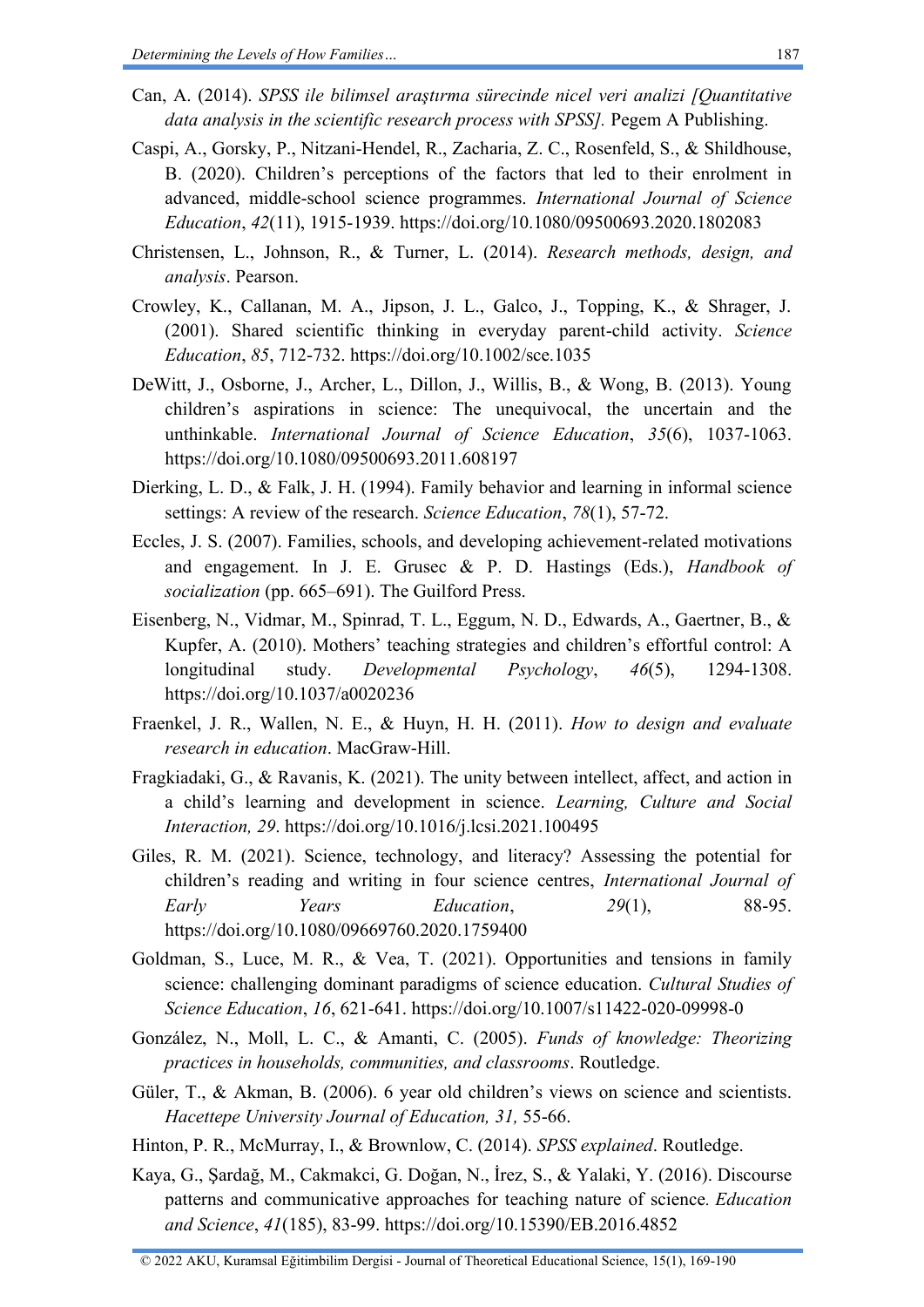- Keçe, B., Saraçoğlu, S., & Bektaş, O. (2020). Developing a scientific attitude scale: Validity and reliability study. *MM-International Journal of Educational Sciences*, *4*(2), 32-56.<https://doi.org/10.46762/mamulebd.774267>
- Kefi, S., Çeliköz, N., & Erişen, Y. (2013). Preschool teachers' levels of using the basic science process skills. *Journal of Research in Education and Teaching*, *2*(2), 300- 319.
- Keifert, D., & Stevens, R. (2019). Inquiry as a members' phenomenon: Young children as competent inquirers. *Journal of the Learning Sciences*, *28*(2), 240-278. [https://doi.org/10.1080/10508406.2018.1528448.](https://doi.org/10.1080/10508406.2018.1528448)
- Kline, R. B. (2005). *Principles and practice of structural equation modeling (2nd ed.)*. Guilford.
- Kunt, B. (2015). *The Preschool student's determination of science process skills (60 - 72 months)* [Unpublished master's thesis] Dumlupınar University, Institute of Education Sciences.
- Kurt, U., & Taş, Y. (2019). Prediction of students' strategies for doing science homework by parental support and students' goal orientation. *Pegem Eğitim ve Öğretim Dergisi*, *9*(2), 585-604, http://dx.doi.org/10.14527/pegegog.2019.019.
- Leibham, M. B., Alexander, J. M., & Johnson, K. E. (2013). Science interests in preschool boys and girls. *Science Education*, *97*(4), 574–593. https://doi.org/10.1002/sce.21066.
- McComas, W. F. (2014). Science process skills. In McComas W.F. (Ed.), *The language of science education*. Sense Publishers
- Moll, L. C. (2014). *L. S. Vygotsky and education*. Routledge.
- Morgan, P. L., Farkas, G., Hillemeier, M. M., & Maczuga, S. (2016). Science achievement gaps begin very early, persist, and are largely explained by modifiable factors. *Educational Researcher, 45*(1), 18–35. https://doi.org/10.3102/0013189X16 633182.
- National Research Council [NRC]. (1996). *National science education standards.* National Academy of Sciences.
- National Research Council [NRC]. (2007). *Taking science to school: Learning and teaching science in grades k-8*. National Academies Press. [https://doi.org/10.17226/11625.](https://doi.org/10.17226/11625)
- National Research Council [NRC]. (2011). *Successful K-12 science education: identifying effective approaches in science, technology, engineering and mathematics*. The National Academic Press.
- National Research Council [NRC]. (2012). *A framework for K-12 science education: Practices, crosscutting concepts, and core ideas*. National Academies Press. https://doi.org/10.17226/13165.
- Pallant, J. (2001). *SPSS survival manual*. Open University Press.
- Quiley, C., Buck, G., & Akerson, V. (2011). The NOS challenge. *Science and Children*, *49*, 57-61.
- Raynal, A., Lavigne, H., Goldstein, M., & Gutierrez, J. (2021). Starting with parents: Investigating a multi‐generational, media‐enhanced approach to support informal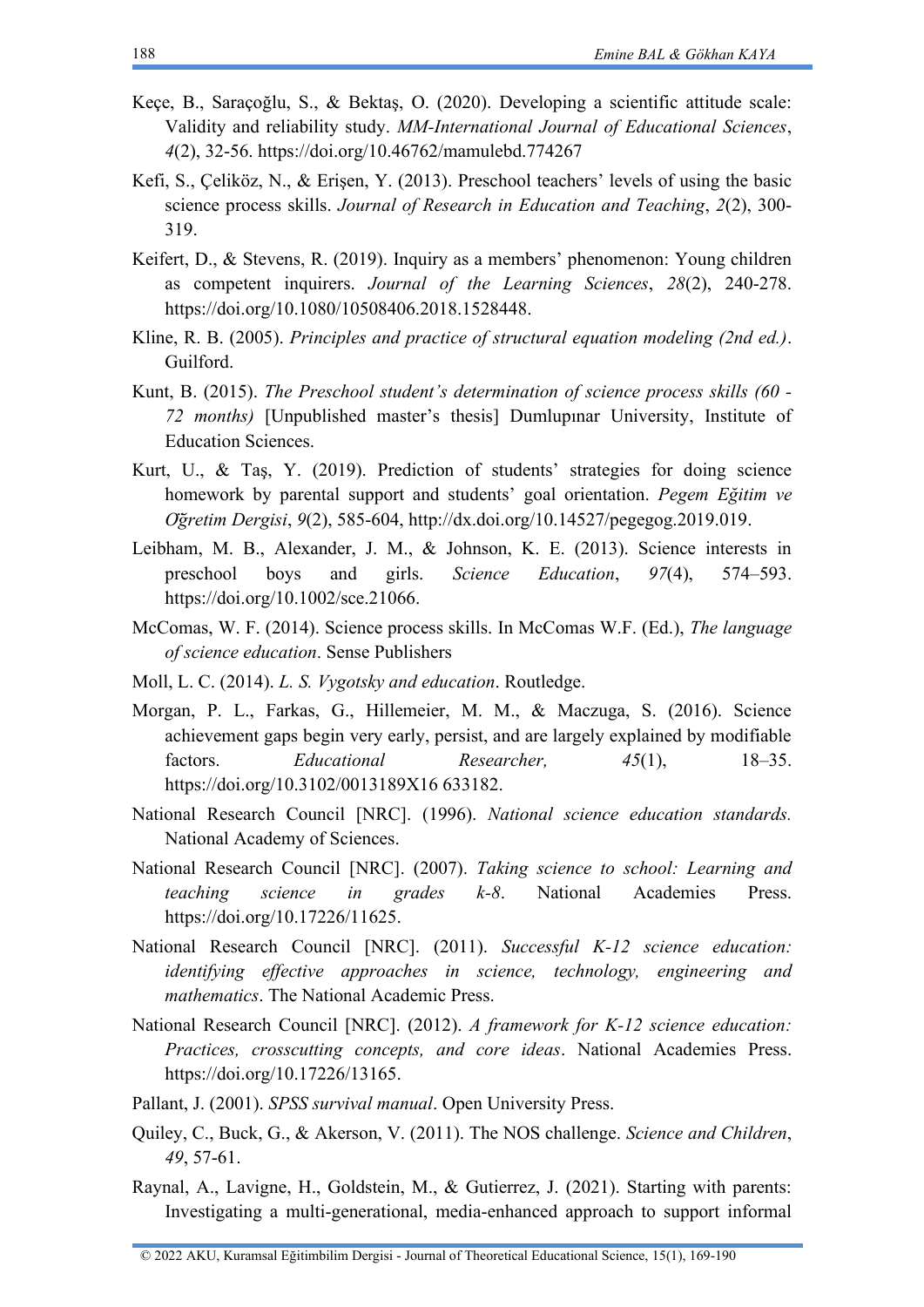science learning for young children. *Early Childhood Education Journal*. <https://doi.org/10.1007/s10643-021-01209-x>

- Sawyer, R. K. (2005). *The Cambridge handbook of the learning sciences*. Cambridge University Press.
- Silander, M., Grindal, T., Hupert, N., Garcia, E., Anderson, K., Vahey, P., & Pasnik, S. (2018). *What parents talk about when they talk about learning: a national survey about young children and science.* Education Development Center.
- Schumacker, R. E., & Lomax, R. G. (2004). *A beginner's guide to structural equation modeling*. Lawrence Erlbaum Associates.
- Šimunović, M., & Babarović, T. (2021). The role of parental socializing behaviors in two domains of student STEM career interest. *Research in Science Education*, *51*, 1055-1071.<https://doi.org/10.1007/s11165-020-09938-6>
- Solis, G., & Callanan, M. (2016). Evidence against deficit accounts: Conversations about science in Mexican heritage families living in the United States. *Mind, Culture, and Activity, 23*(3), 212-224. <https://doi.org/10.1080/10749039.2016.1196493>
- Strickler-Eppard, L., Czerniak, C. M., & Kaderavek, J. (2019). Families' capacity to engage in science inquiry at home through structured activities. *Early Childhood Education Journal*, *47*(6), 653-664.<https://doi.org/10.1007/s10643-019-00958-0>
- Sun, K., & Moreno, R. P. (2020). Chinese Mother-Child Interactions in Everyday Math Activities: Engaging Young Children in Mathematics at Home. *Early Childhood Education Journal*, 49, 1061-1072.<https://doi.org/10.1007/s10643-020-01118-5>
- Tabachnick, B. G., & Fidell, L. S. (2007). *Using multivariate statistics (5th ed.).* Allyn & Bacon.
- Tavşancıl, E. (2002). *Tutumların ölçülmesi ve SPSS ile veri analizi*. Nobel Yayıncılık.
- Tenenbaum, H. R., & Callanan, M. A. (2008). Parents' science talk to their children in Mexican-descent families residing in the USA. *International Journal of Behavioral Development*, *32*(1), 1-12.<https://doi.org/10.1177/0165025407084046>
- Tenenbaum, H. R., & Leaper, C. (2003). Parent-child conversations about science: Socialization of gender inequities. *Developmental Psychology*, *39*(1), 34-47. [https://doi.org/10.1037//0012-1649.39.1.34](https://doi.org/10.1037/0012-1649.39.1.34)
- Ulutaş, A., & Kanak, M. (2018). Effect of the cooperative learning with family involvement based science education on the scientific process skills of 5-6-year-old children. *NeuroQuantology*, *16*(11), 20-29. <https://doi.org/10.14704/nq.2018.16.11.1263>
- Vossoughi, S., & Gutiérrez, K. D. (2014). Studying movement, hybridity, and change: Toward a multi-sited sensibility for research on learning across contexts and borders. *Teachers College Record*, *116*(14), 603-632. <https://doi.org/10.1177/016146811411601413>
- Vygotsky, L. S. (1978). *Mind in society: The development of higher psychological processes* (M. Cole, V. John-Steiner, S. Scribner, & E. Souberman, Eds.). Harvard University Press.